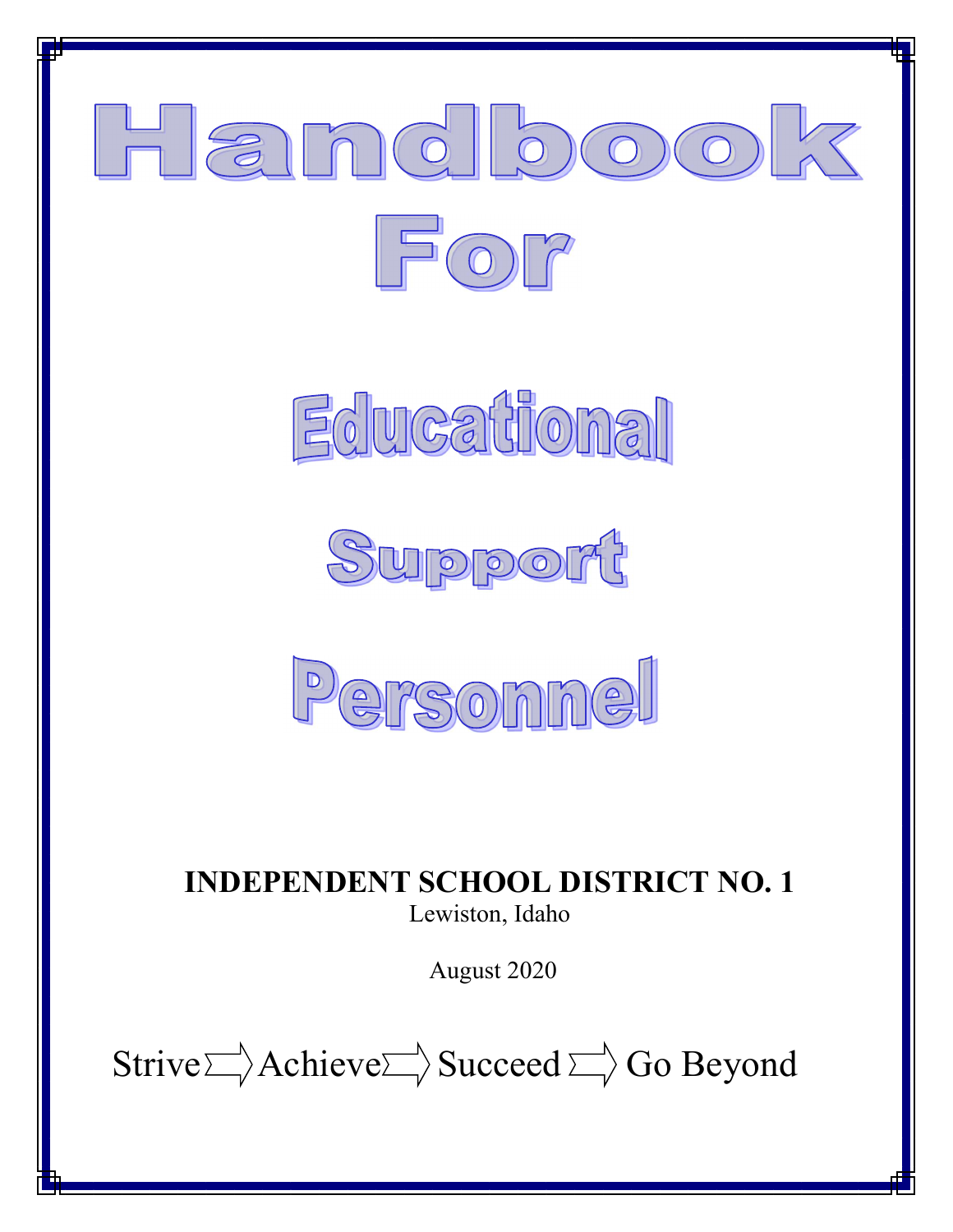# PREFACE

This Handbook is designed to provide employees of the District with an outline of the District's personnel policies, work rules, and benefits. It is only applicable to Educational Support Personnel. It discusses many, but not all, of District Rules and Regulations which are applicable to Educational Support Personnel. In the event any conflict between this Handbook and the District Rules and Regulations occurs, Rules and Regulations will be deemed to govern. A complete set of District Rules and Regulations is available on the district's website.

This Handbook has been prepared to provide information to Educational Support Personnel. It is not intended as a complete statement of the employee's rights or responsibilities.

The personnel policies, work rules, and benefits set forth in this Handbook are subject to modification by the Board of Directors of the District as it deems necessary and/or appropriate. The Board of Directors reserves the right at its discretion to modify, rescind, delete, or add to the provisions of this Handbook as well as any of its other personnel policies.

> Independent School District No. 1 is an Equal Opportunity Employer/Educational Agency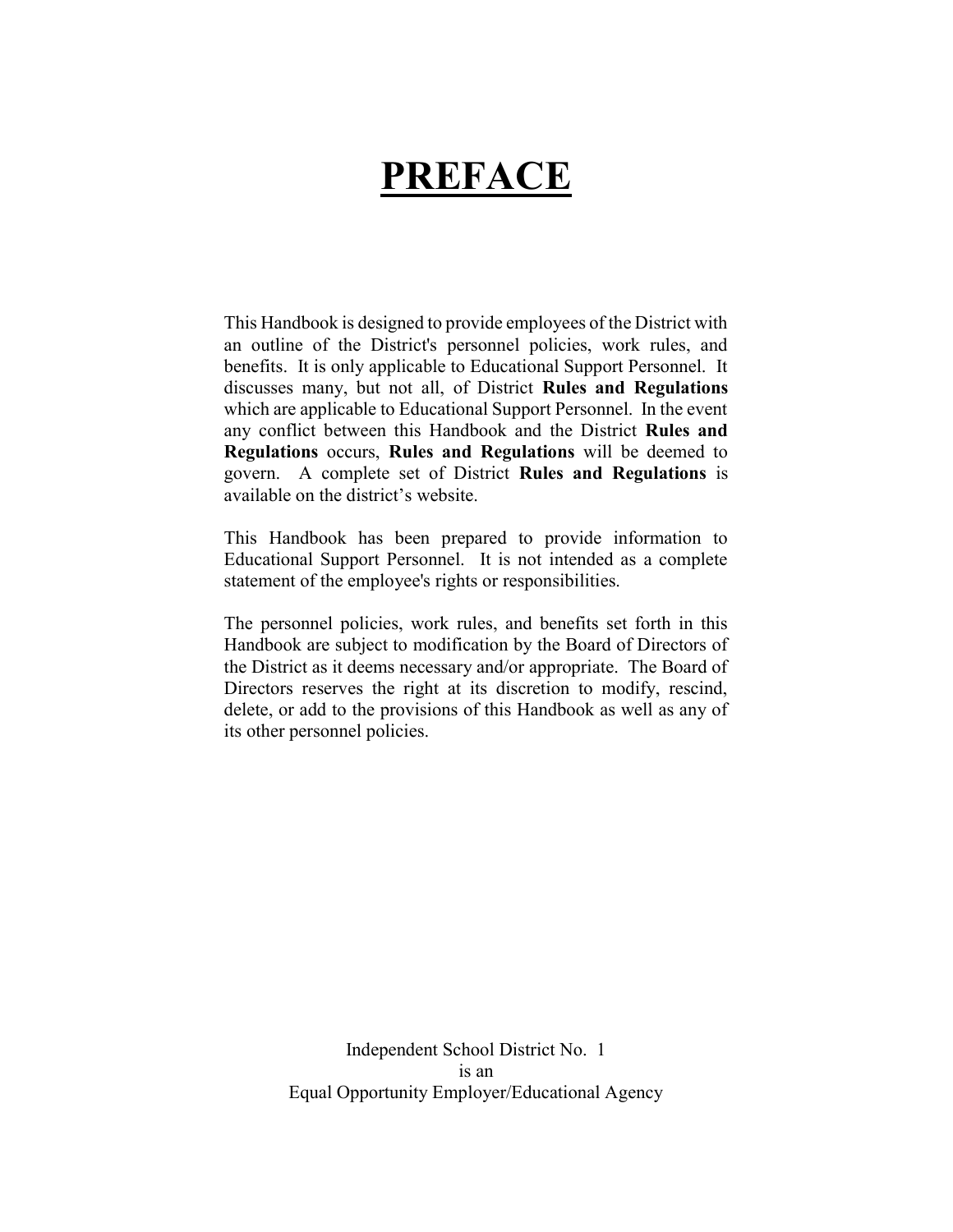# **CONTENTS**

| Current Medical/Vision/Dental Insurance Coverage   |  |
|----------------------------------------------------|--|
|                                                    |  |
|                                                    |  |
|                                                    |  |
| <b>Current Term Life Insurance</b>                 |  |
|                                                    |  |
|                                                    |  |
|                                                    |  |
|                                                    |  |
| <b>Introductory Period</b>                         |  |
| Probationary Period for Returning Personnel        |  |
| <b>Experience Allowance</b>                        |  |
| <b>Transfers Within Departments</b>                |  |
| <b>Transfers Between Departments</b>               |  |
| Temporary Job Assignment                           |  |
| <b>Grandfathered Educational Support Personnel</b> |  |
| Substitute Wage                                    |  |
| <b>Substitute Bus/Activity Drivers</b>             |  |
| Exceptions                                         |  |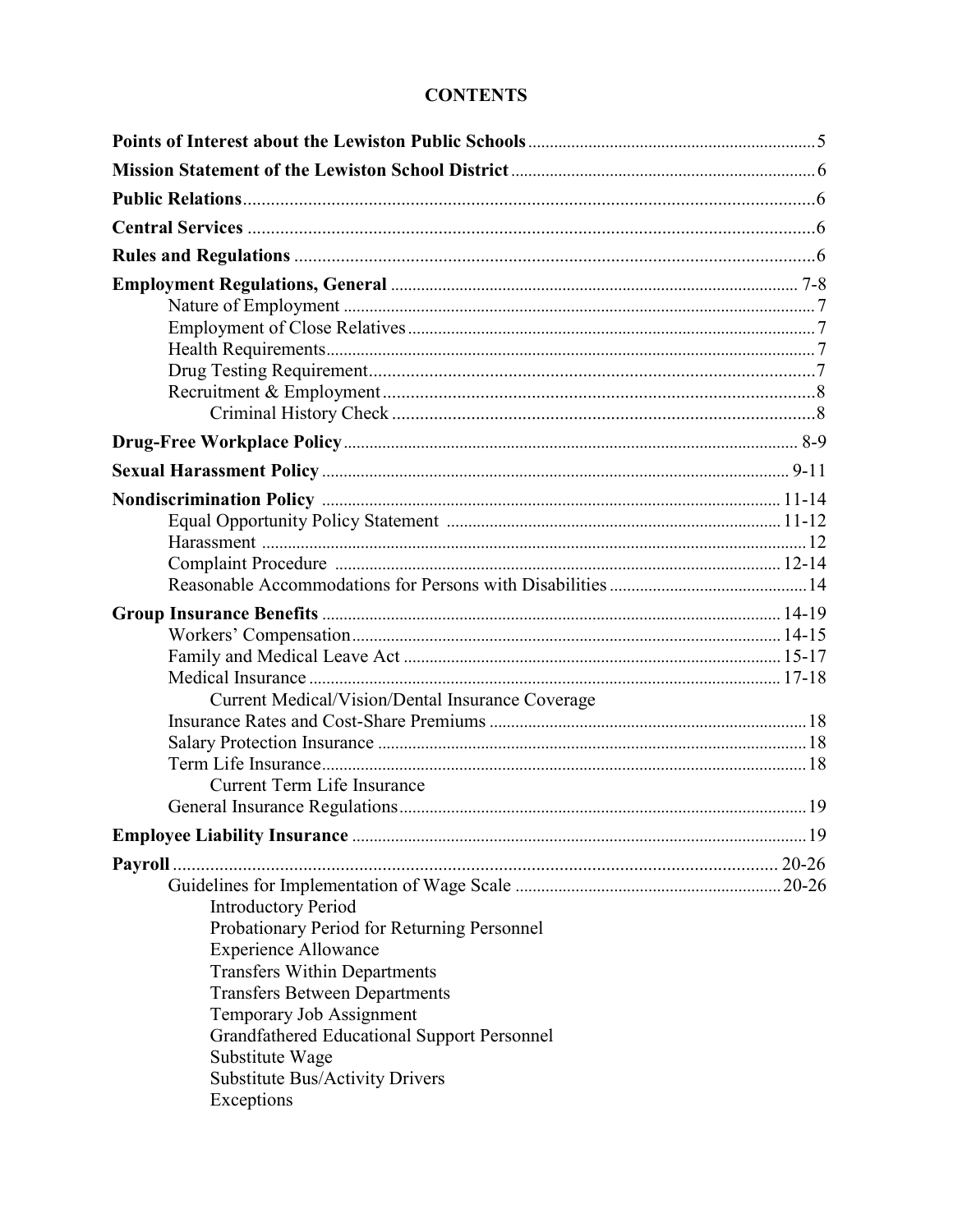# **CONTENTS (Continued)**

| <b>Mandatory Payroll Deductions</b> |  |
|-------------------------------------|--|
| <b>Voluntary Payroll Deductions</b> |  |
|                                     |  |
|                                     |  |
|                                     |  |
|                                     |  |
|                                     |  |
|                                     |  |
|                                     |  |
|                                     |  |
|                                     |  |
|                                     |  |
|                                     |  |
| <b>Bereavement Leave</b>            |  |
| Parent's Leave                      |  |
| Civic Duty                          |  |
| Catastrophic Leave                  |  |
| <b>Personal Business Leave</b>      |  |
| Deduct Days                         |  |
|                                     |  |
|                                     |  |
|                                     |  |
|                                     |  |
|                                     |  |
|                                     |  |
|                                     |  |
|                                     |  |
|                                     |  |
|                                     |  |
|                                     |  |
|                                     |  |
|                                     |  |
|                                     |  |

Grievance Forms are available from Human Resources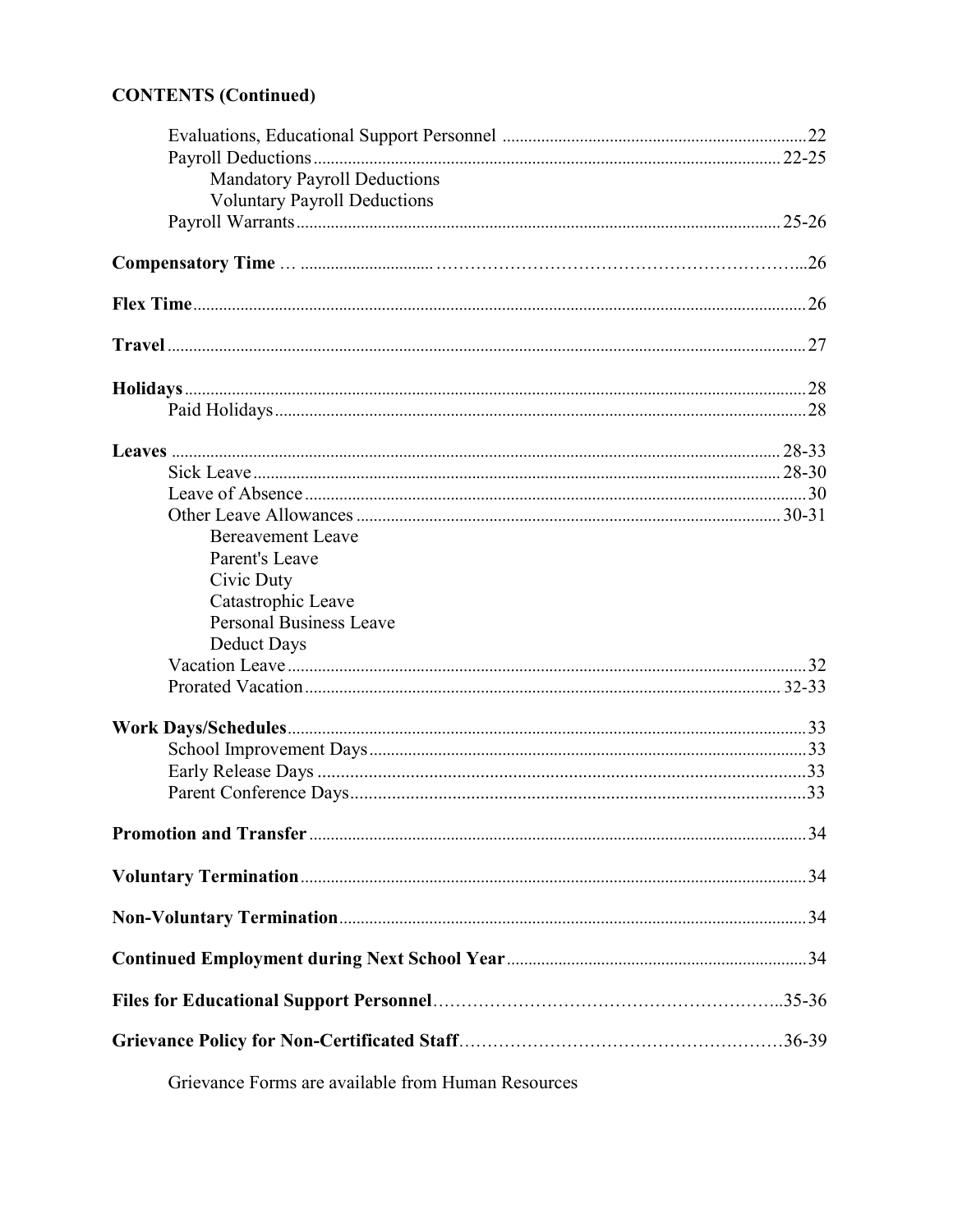# POINTS OF INTEREST ABOUT THE LEWISTON PUBLIC SCHOOLS

Although the records indicate that Lewiston had a school as early as 1863, it was not until December 30, 1880, that the District was granted a charter by the Legislative Assembly of the Territory of Idaho. This is one of three such charters now in operation in the State of Idaho which gives certain special privileges to the Directors of the District that other districts do not enjoy.

The first school head was chosen in 1899 when R. N. Wright was named Superintendent to preside over 11 teachers and an enrollment of 331 pupils. A twoyear high school enrolled 20 students. The enrollment has now grown to 5,000 students and a staff of over 650 full-time and part-time employees.

Since 1948, seven new elementary schools, two junior high schools, a new high school and other facilities have been constructed. On March 14, 2017, the residents of the Lewiston School District voted to build a new high school in the Lewiston Orchards with an approval rating for this bond levy at 75.4%. The new high school houses grades 9-12 and opened at the start of the 2020-2021 school year. During this same school year, the two junior high schools transitioned into middle schools housing grades 6-8.

The District serves a total population of just under 30,000 people who live in an area of approximately 137 square miles.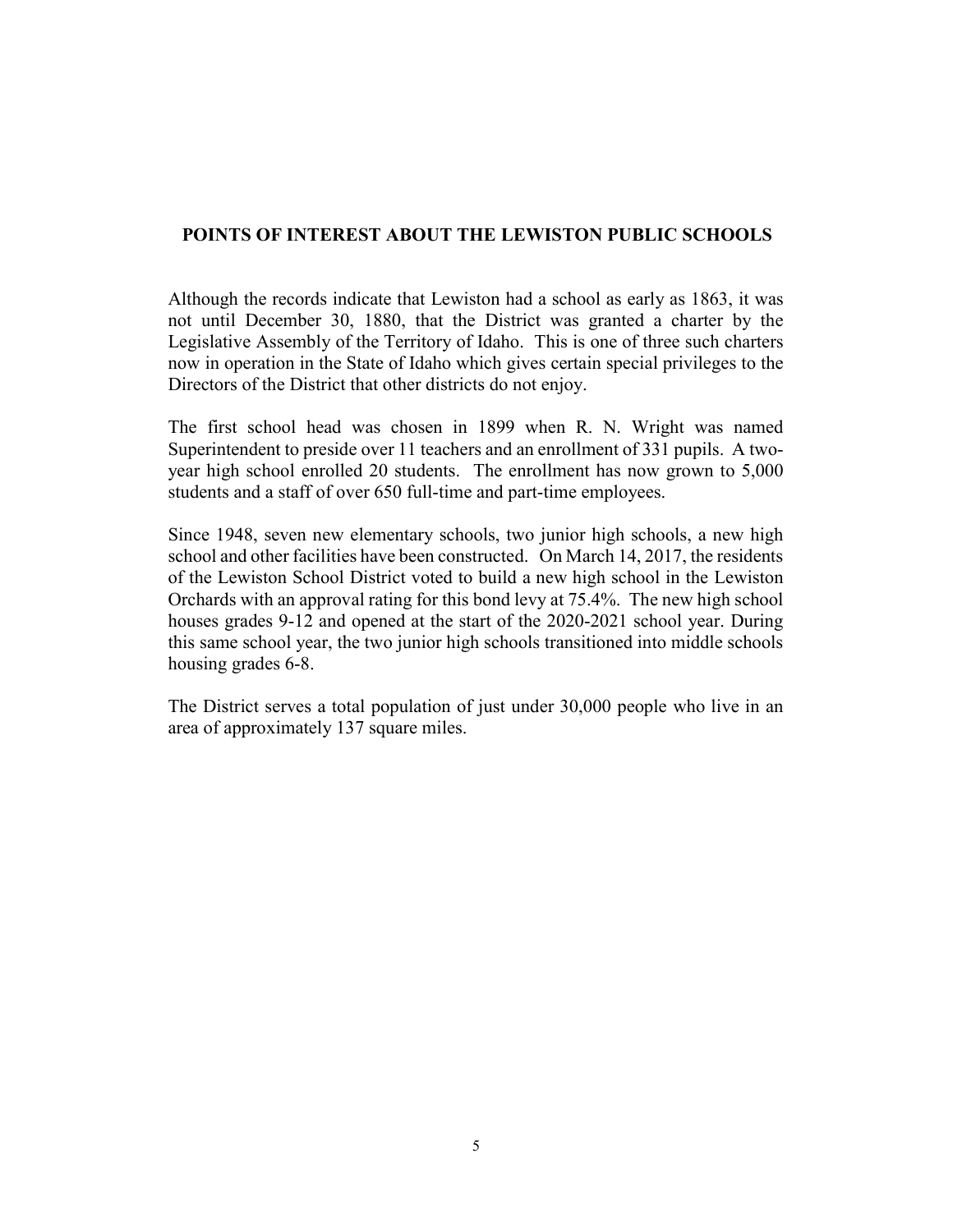# MISSION STATEMENT OF THE LEWISTON SCHOOL DISTRICT

The Mission of the Lewiston School District is: Strive… Achieve… Succeed… Go Beyond!

# PUBLIC RELATIONS

To the public, you are the school district. No matter what position you hold, people judge the District by your actions and attitudes.

When employees are friendly, helpful, and understanding, a positive feeling about the District is evident.

# CENTRAL SERVICES

Central Services hours are posted on the District's webpage. Housed at Central Services are the following:

-Superintendent of Schools: Ext. 3044 -Director of Business Services: Ext. 3040 -Assistant Superintendent: Ext. 3033 -Director of Curriculum: Ext. 3046 -Director of Student Services: Ext. 3050 -Director of Special Services: Ext. 3048 -Human Resources Supervisor: Ext. 3042 -Maintenance Personnel: Ext. 3084 -Curriculum Resource Teachers: Ext. 3066-3068 -Custodial Personnel: Ext. 3031 -Network Specialists: Ext. 3003-3005 & 3008 -Transportation Personnel: Ext. 3093-3094 -Food Service Personnel: Ext.: 3064 -Warehouse Personnel: Ext. 3080

# RULES AND REGULATIONS

The District's Rules and Regulations is available for employees to review within their building, at the District Office or via the District's webpage located at www.lewistonschools.net.

The Rules and Regulations cover: (a) Board of Directors' Governance and Operations, (b) Business and Administration, (c) Community, (d) Personnel, and (e) Students.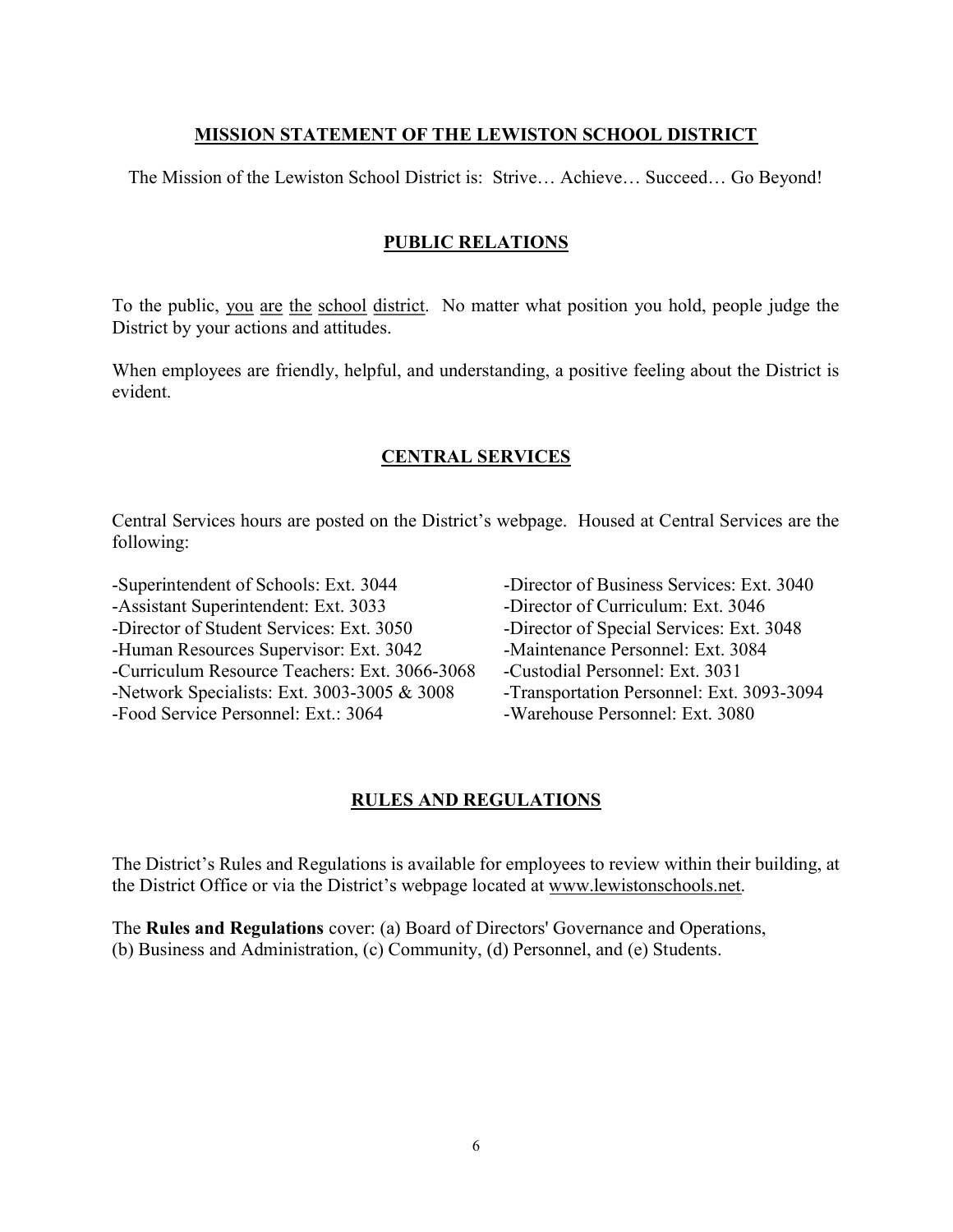# EMPLOYMENT REGULATIONS, GENERAL

#### Nature of Employment

Educational support personnel are "at will" employees and are not employed for any specific term or period of time. The "employment period" and other descriptions and terms set forth shall not create a property right for the employee. Terms and conditions of employment are set forth only to advise the employee of when and what type of services will be required by the District so long as employment continues. An "at will" employee may terminate his/her employment or be terminated by the District at any time with or without cause.

The fact that certain employees (such as instructional assistants, cooks, or bus drivers) are hired with the expectation that they will only work for a certain portion of the year does not guarantee employment for a specified term. Instead, it is descriptive of the period of time during which services are needed in that job. No provision of this Handbook should be deemed to constitute a guarantee of continuing employment.

# Employment of Close Relatives (Rules and Regulations No. 4410.4.A.)

The Superintendent or designee, upon recommending a close relative (as defined by the Federal Income Tax Regulations) of a present employee of the District, will notify the Board of the relationship. Such employees must have Board approval.

# Health Requirements (Rules and Regulations No. 4410.4.C.)

- 1. The Superintendent or designee may require an employee to submit satisfactory evidence of freedom from infectious or contagious disease if conditions so warrant.
- 2. All Transportation Department applicants to whom the District intends to offer employment will be required to submit to a drug test as part of the application process prior to being offered employment.

### Drug Testing Requirement

As a condition of employment, all transportation department applicants and employees are required to submit to drug and alcohol testing as outlined in the School Bus Driver Handbook.

In addition, personnel in the Maintenance Department who have a CDL and are expected to operate equipment that require such licensure are required to submit to drug and alcohol testing on a random basis.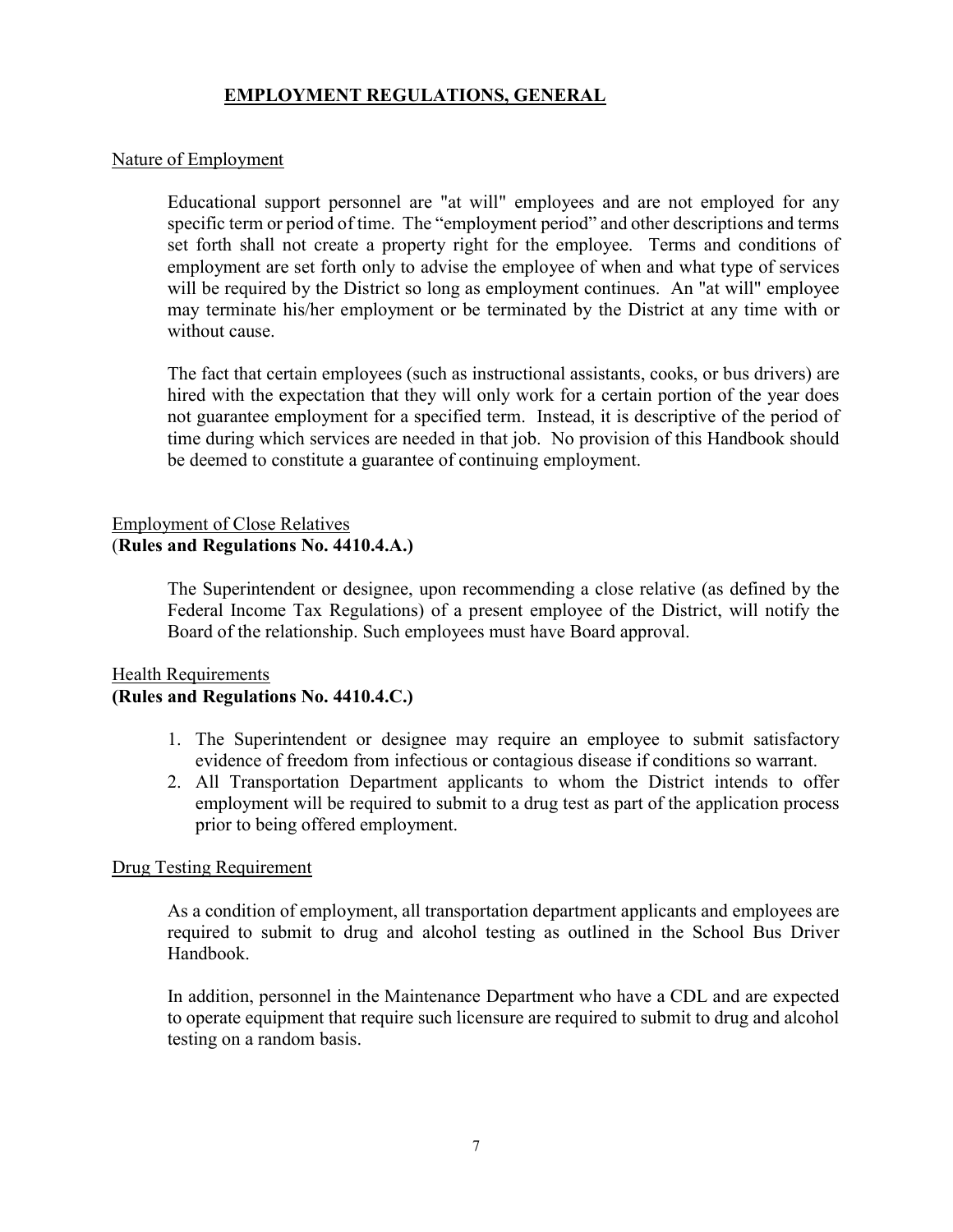# EMPLOYMENT REGULATIONS, GENERAL (Continued)

# Recruitment and Employment (Rules and Regulations No. 4410.2.I)

All persons hired for the first time by the District or after a break in service shall undergo a criminal history check as provided in Idaho Code, 33-130.

# Criminal History Check

As of July 1, 1996, as provided in Idaho Code, 33-130, all new hires and District regular and substitute employees who have been employed for less than five years are required to undergo a criminal check which includes fingerprinting. All designated employees shall be notified by the District and shall be provided with a fingerprint packet from the Personnel Department.

An employee may begin employment before the Criminal History Check process is completed provided a completed fingerprint card has been submitted to the State Department of Education and this is "in process" as identified on the State CHC website. A fee is required of the new hire/substitute along with the approved fingerprint card for submission for a CHC prior to starting work.

# DRUG-FREE WORKPLACE POLICY (Rules and Regulations No. 4095)

1. The District recognizes its responsibility to maintain a drug-free workplace. In recognition of that responsibility and in order to be in compliance with the Drug-Free Workplace Act of 1988, District employees are prohibited from performing any function as an agent of the District while under the influence of alcohol or illegal drugs.

The unlawful manufacture, distribution, dispensing, possession, or use of a controlled substance and/or alcohol is prohibited in the District or while the employee is acting as an agent of the District. All unlawful substance-related acts of which the District is aware will be reported to the appropriate law enforcement agency.

- 2. As a condition of employment, each employee shall abide by the terms of the District's policy respecting a drug-free workplace.
	- A. While the District recognizes drug dependency as an illness and a major health problem, any employee who violates the terms of this policy may be reprimanded, suspended, discharged, or non-renewed in accordance with the provisions of Rules and Regulations and state law.
	- B. All employees will be notified by written statement of the District's policy regarding a drug-free workplace.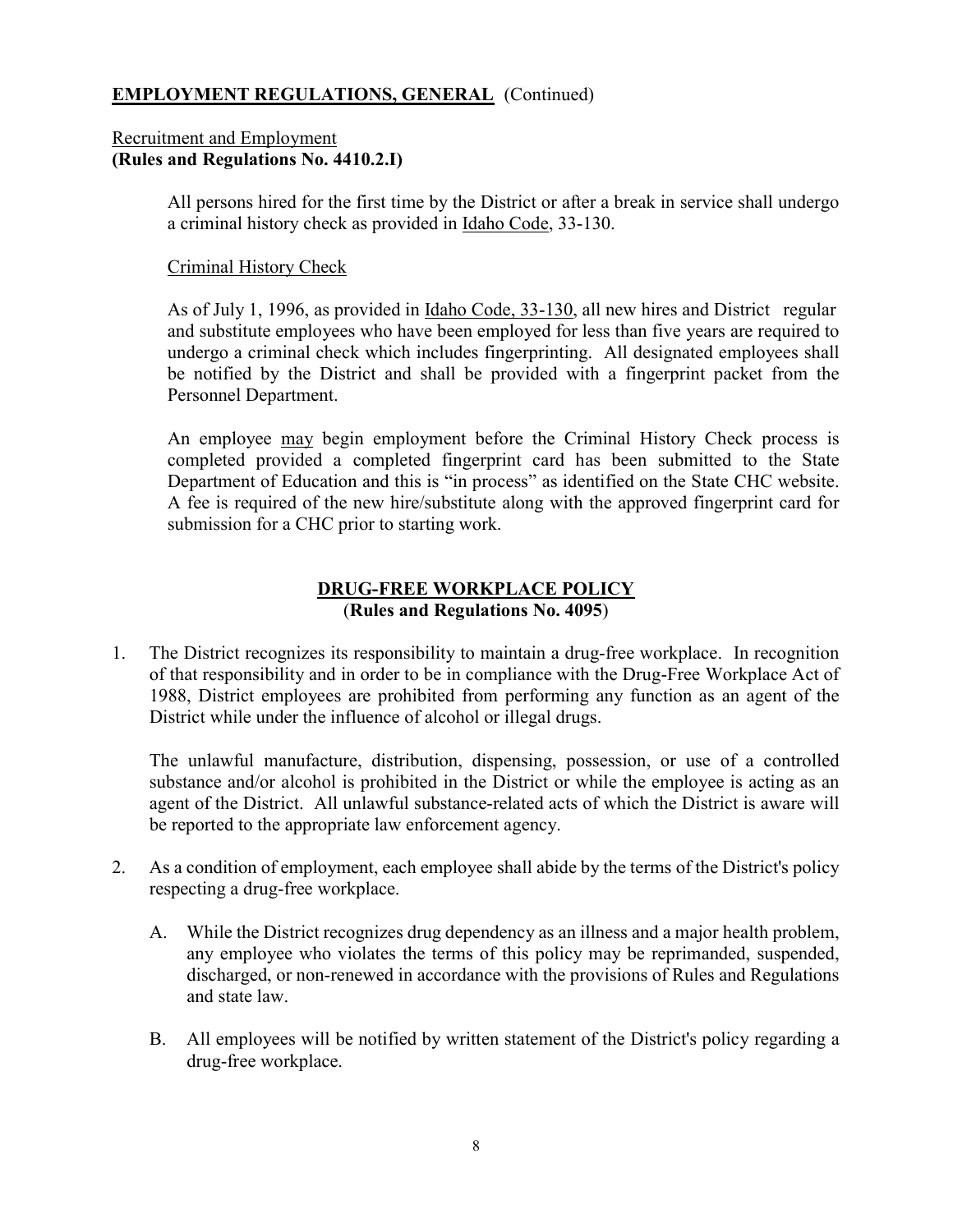# DRUG-FREE WORKPLACE POLICY (Continued)

- 3. The District will provide a drug-free awareness program for employees.
	- A. Such a program will inform employees about the dangers of drug and alcohol abuse, the District's drug-free workplace policy, available counseling, and the penalties for drug violation convictions.
	- B. Such information will be distributed at least annually.
	- C. As a condition of eligibility for reinstatement, an employee may be required to satisfactorily complete a drug rehabilitation or treatment program approved by the Board.
- 4. Any employee shall notify his/her supervisor of his/her conviction under any criminal drug or alcohol statute for a violation occurring while serving as an agent of the District.
	- A. Such notification shall be provided no later than five (5) days after such conviction.
	- B. Any employee who violates the terms of this policy may be suspended, discharged, or non-renewed in accordance with the provisions of Rules and Regulations and state law.
	- C. Convictions of any criminal drug or alcohol statute while not serving as an agent of the District may fall under this policy.
- 5. The District will impose sanctions on employees convicted for drug or alcohol activities while serving as an agent of the District.
	- A. Such sanctions will occur within thirty (30) days of receiving notice.
	- B. Such sanctions will include appropriate personnel action up to and including discharge or requiring the employee to satisfactorily participate in an approved drug abuse rehabilitation program.

# SEXUAL HARASSMENT POLICY (Rules and Regulations No. 4098)

The District is committed to a work environment in which all individuals are treated with respect and dignity and promotes harmonious, productive working relationships. The district believes that discrimination, harassment, and/or retaliation in any form constitute misconduct and undermines the integrity of the employment relationship. For the purposes of this policy, sexual harassment is defined as unwelcome sexual advances, requests for sexual favors, and other verbal or physical harassment of a sexual nature. It is the policy of the District that there be no discrimination against any employee or applicant on the basis of gender, sexual orientation and gender identity or expression. Sexual harassment is a violation of the Rules and Regulations, as well as federal law.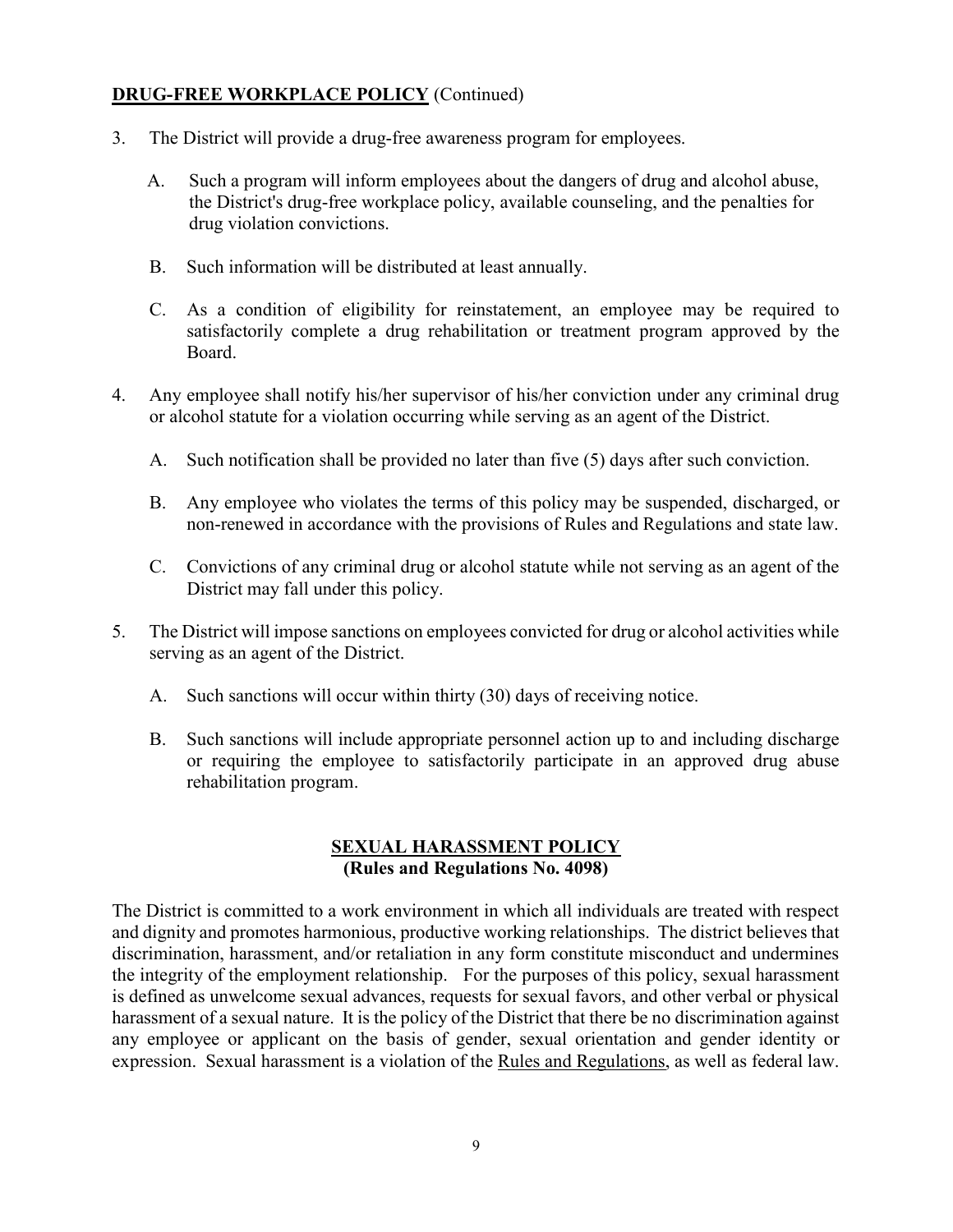# **SEXUAL HARASSMENT POLICY** (Continued)

Unwelcome sexual advances, requests for sexual favors, and other verbal or physical conduct of a sexual nature constitute sexual harassment when:

- A. Submission to the conduct is made either an explicit or implicit condition of employment, promotion, or status as an employee;
- B. Submission to, or rejection of the conduct is used as the basis for an employment decision affecting the harassed employee; or
- C. The conduct unreasonably interferes with an employee's work performance or creates an intimidating, hostile, or offensive work environment.

An employee or applicant for employment is deemed to be a victim of sexual harassment if he or she is denied employment, promotion, or other employee benefit, for which he or she is fully qualified, because someone else received preferential treatment in return for sexual favors.

Any employee or applicant who feels he/she has been harassed or discriminated against due to his/her gender, sexual orientation, gender identity or expression should report such incidents to his/her supervisor or principal, Human Resources, Assistant Superintendent, or Superintendent or any member of the administration without fear of reprisal. Every effort will be made to maintain confidentiality. These policies apply to all applicants and employees, whether related to conduct engaged in by fellow employees or by someone not directly connected to the District (e.g., an outside vendor, consultant or customer).

Conduct prohibited by this policy is unacceptable in the workplace and in any work-related setting outside the workplace including business trips, business meetings and business-related social events.

If the complainant is not satisfied with the District's decision, the following agencies are available for filing potential sexual harassment complaints.

> Idaho Human Rights Commission 1109 Main Street, Suite 400 P.O. Box 83720 Boise, ID 83720-0040 Phone: (208) 334-2873 The Equal Employment Opportunity Commission 909 First Avenue, Suite 400 Seattle, WA 98104-1061 Phone: (800) 669-4000

Any supervisor or employee of the District who has been found by the District, after appropriate investigation, to have sexually harassed another employee will be subject to disciplinary action up to and including discharge.

In determining whether alleged conduct constitutes sexual harassment, the totality of the circumstances, the nature of the harassment and the context in which the alleged incidents occurred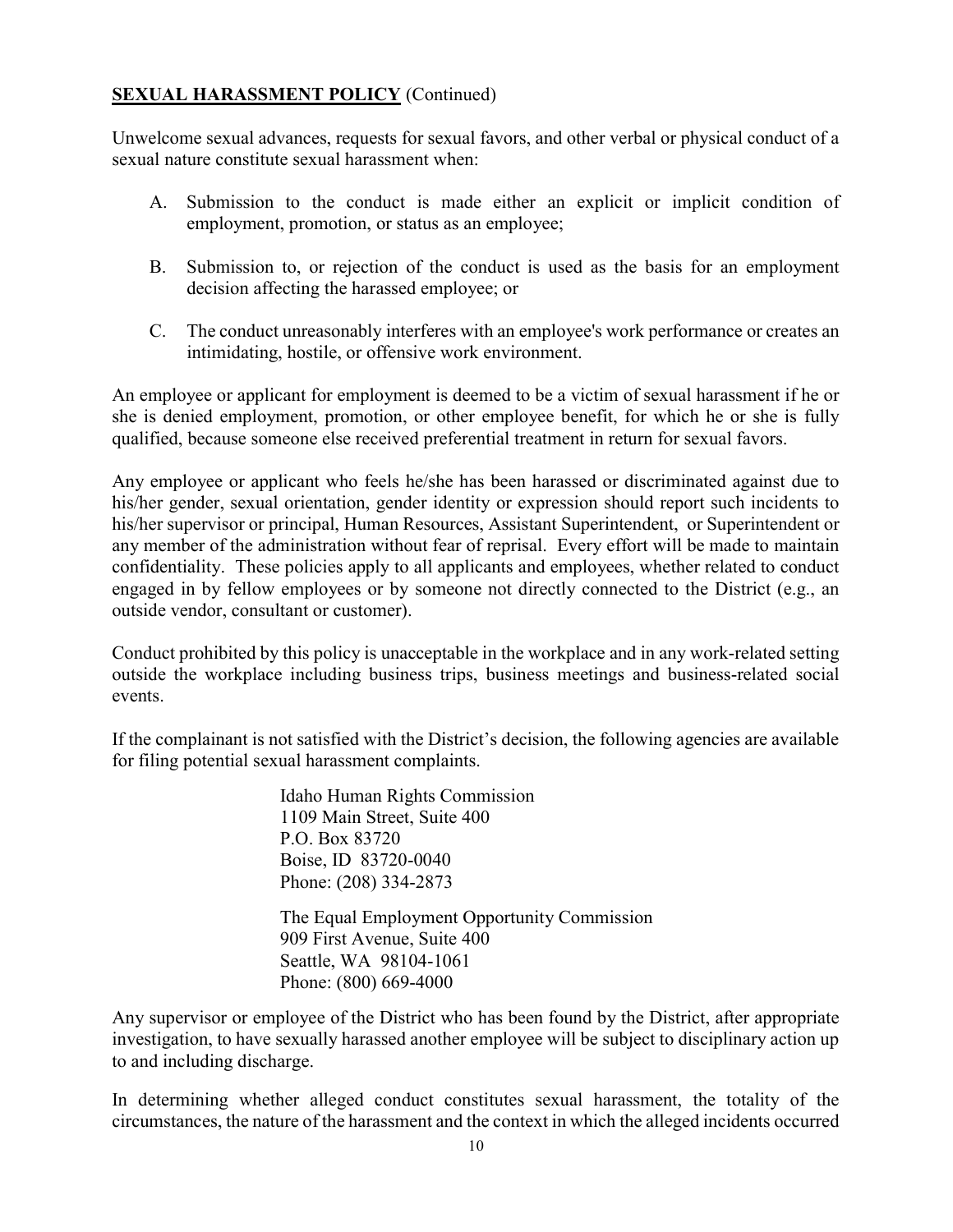# **SEXUAL HARASSMENT POLICY** (Continued)

will be investigated. The Assistant Superintendent and/or designee has the responsibility of investigating and resolving complaints of sexual harassment.

The District considers sexual harassment to be a major offense that can result in the suspension or discharge of the offender. The District recognizes that the question of whether or not a particular action or incident is the result of a personal or social relationship and not one involving discriminatory employment requires a factual and thorough investigation. The District further recognizes that false accusations of sexual harassment can have serious effects on men and women; therefore, false accusations of sexual harassment will be considered serious acts of misconduct and subject to disciplinary action up to and including discharge. All investigations regarding sexual harassment will be conducted with as much discretion as possible and still allow all the facts to be obtained.

The District prohibits retaliation of any kind against an individual who, in good faith, reports harassment and/or discrimination or assists in investigating such complaints. Retaliation is a serious violation of this policy and will be subject to disciplinary action up to and including discharge. If an employee feels he/she has been subjected to any form of retaliation, the employee should report that conduct to his/her immediate supervisor or principal, Human Resources, Assistant Superintendent, Superintendent or any member of the administration without fear of reprisal. Every effort will be made to maintain confidentiality.

### NONDISCRIMINATION POLICY (Rules and Regulations No. 4170)

# 1. EQUAL OPPORTUNITY POLICY STATEMENT

The Independent School District is an equal opportunity employer. In accordance with antidiscrimination laws, the District prohibits discrimination and harassment of any type and affords equal employment opportunities to employees and applicants without regard to race, color, religion, gender, sexual orientation, gender identity or expression, national origin, age, disability or genetic information. Additionally, the district will take action to employ, advance in employment and treat qualified Vietnam-era veterans, disabled and all other veterans protected by federal and state law without discrimination in all employment practices.

The policy of equal employment and anti-discrimination applies to all aspects of the relationship between the District and its employees, including:

- Recruitment
- Employment
- Promotion
- Transfer
- Training
- Working conditions
- Wages and salary administration
- Employee benefits and application of policies

Any employee or applicant who feels he/she has been discriminated against or harassed should report such incidents to his/her supervisor or principal, Human Resources, Assistant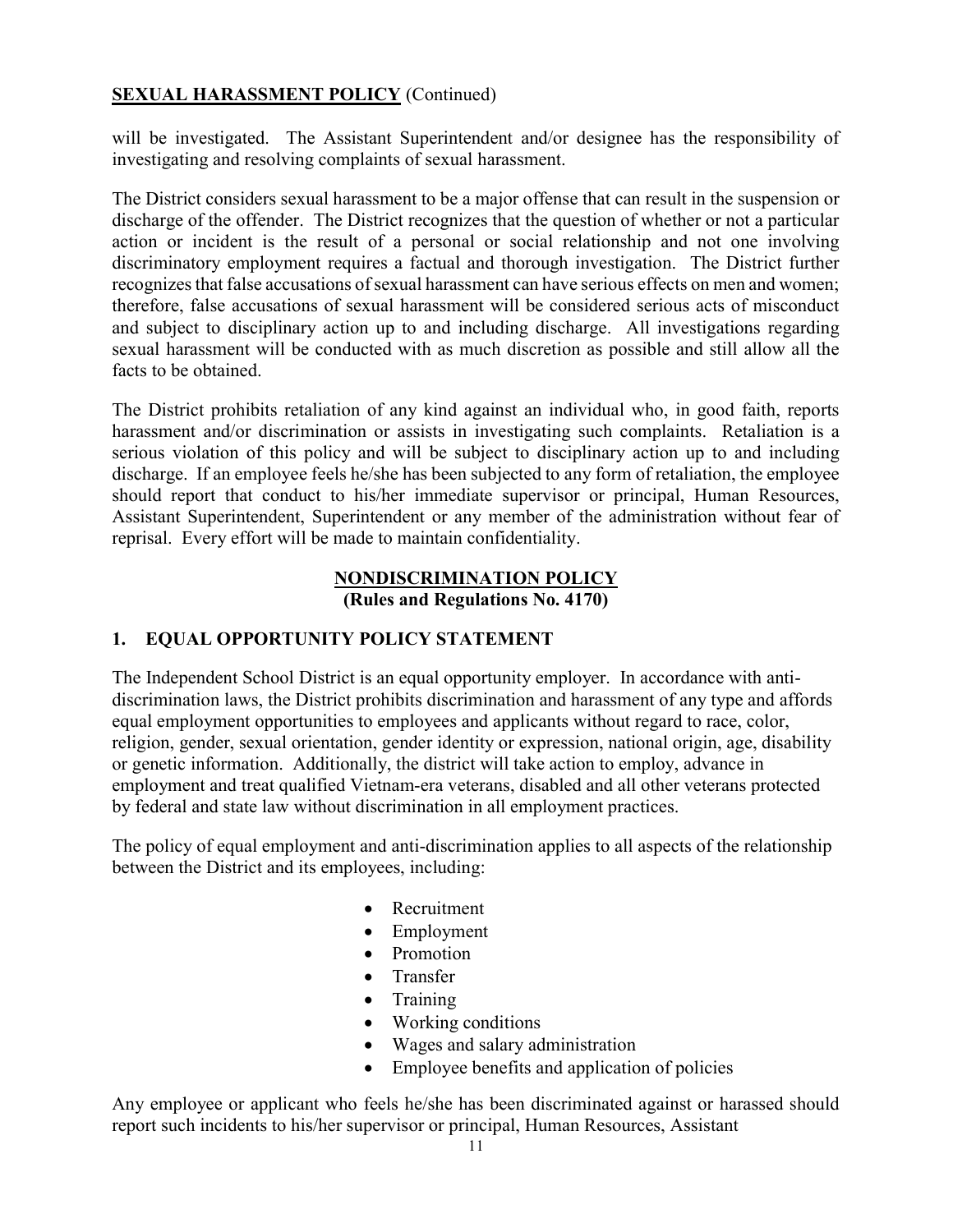# NONDISCRIMINATION (Continued)

Superintendent, or Superintendent or any member of the administration without fear of reprisal. Every effort will be made to maintain confidentiality. These policies apply to all applicants and employees, whether related to conduct engaged in by fellow employees or by someone not directly connected to the District (e.g., an outside vendor, consultant or customer).

The District forbids retaliation against any individual who files a charge of discrimination, opposes a practice believed to be unlawful discrimination, reports harassment, or assists, testifies or participates in an EEO agency proceeding

# 2. HARASSMENT POLICY

The District prohibits harassment, including sexual harassment, of any kind, and will take appropriate and immediate action in response to complaints or knowledge of violations of this policy. For purposes of this policy, harassment is any verbal or physical conduct designed to threaten, intimidate or coerce an employee, co-worker or any person working for or on behalf of the School District. Verbal taunting (including racial and ethnic slurs) that, in the employee's opinion, impairs his or her ability to perform his or her job is included in the definition of harassment.

The following examples of harassment are intended to be guidelines and are not exclusive when determining whether there has been a violation of this policy:

- Verbal harassment includes comments that are offensive or unwelcome regarding a person's nationality, origin, race, color, religion, gender, sexual orientation, gender identity or expression, age, body, pregnancy, disability or appearance, including epithets, slurs and negative stereotyping.
- Nonverbal harassment includes distribution, display or discussion of any written or graphic material that ridicules, denigrates, insults, belittles or shows hostility, aversion or disrespect toward an individual or group because of national origin, race, color, religion, age, gender, sexual orientation, gender identity or expression, pregnancy, appearance, disability, marital or other protected status.

# 3. COMPLAINT PROCEDURE

Complaints by employees, students or other persons alleging illegal discrimination or harassment by this District, its employees, or third parties in any of the District's public facilities, programs or activities based on race, color, religion, sex, national origin, religion, age, disability or genetic information may be filed as follows:

# A. FILING A CIVIL RIGHTS COMPLAINT

A complaint should be filed in writing by the complainant, by the complainant's representative, parent or guardian or both. Any complaint received by this District by telephone or verbally will be recorded by the District in written form. The complaint must be filed with the Office of the Superintendent within one hundred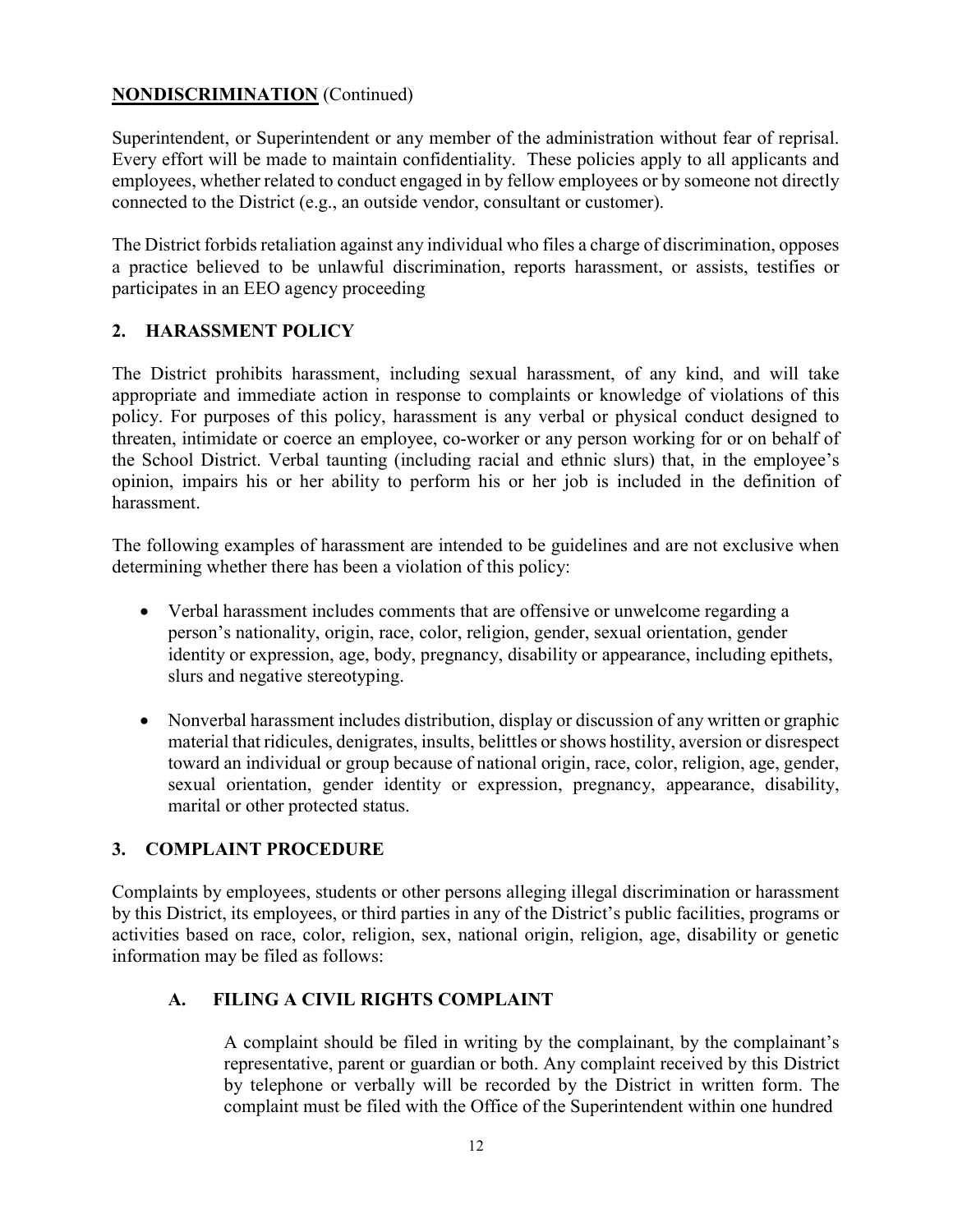#### NONDISCRIMINATION (Continued)

eighty (180) days of the alleged discriminatory action. The complaint should set forth the date, place, and nature of the discriminatory action and specify the remedy sought by the complaint.

### B. INVESTIGATION AND REPORT

The School District will contact the complainant in writing within ten (10) working days of receipt of the complaint to let him or her know the complaint was received and what action the District has taken or will take in an attempt to resolve the complaint.

Within ninety (90) calendar days after receiving the complaint, the Superintendent or designee must investigate the incident and issue a written finding of whether or not discrimination was found. The investigation will include, but not be limited to, interviews with the complainant and School District personnel. The investigator will allow both parties an opportunity to present written statements of witnesses and/or other evidence.

If the complainant does not agree with the findings of the Superintendent or designee, he or she will have thirty (30) days to provide additional information to the designee of the Superintendent to facilitate further review of the complaint.

The complainant will be notified of his or her right to appeal the findings of the District to the proper state of federal agencies listed below.

> The Office of Civil Rights Health and Human Services 2901 Third Avenue, Mail Drop 510 Seattle, WA 98121 Phone: (206) 442-0473

USDA, Director, Office of Adjudication 1400 Independence Avenue, SW Washington, DC 20250-9410 or call toll free (866) 632-9992 (Voice) Individuals who are hearing impaired or have speech disabilities may contact USDA through the Federal Relay Service at (800) 877-8339; or (800) 845-6136 (Spanish)

The Equal Employment Opportunity Commission 2815 2nd Avenue, Suite 500 Seattle, WA 98121 Phone: (206) 553-0968

Idaho Human Rights Commission 506 North Fifth Street Boise, ID 83702 Phone: (208) 334-2873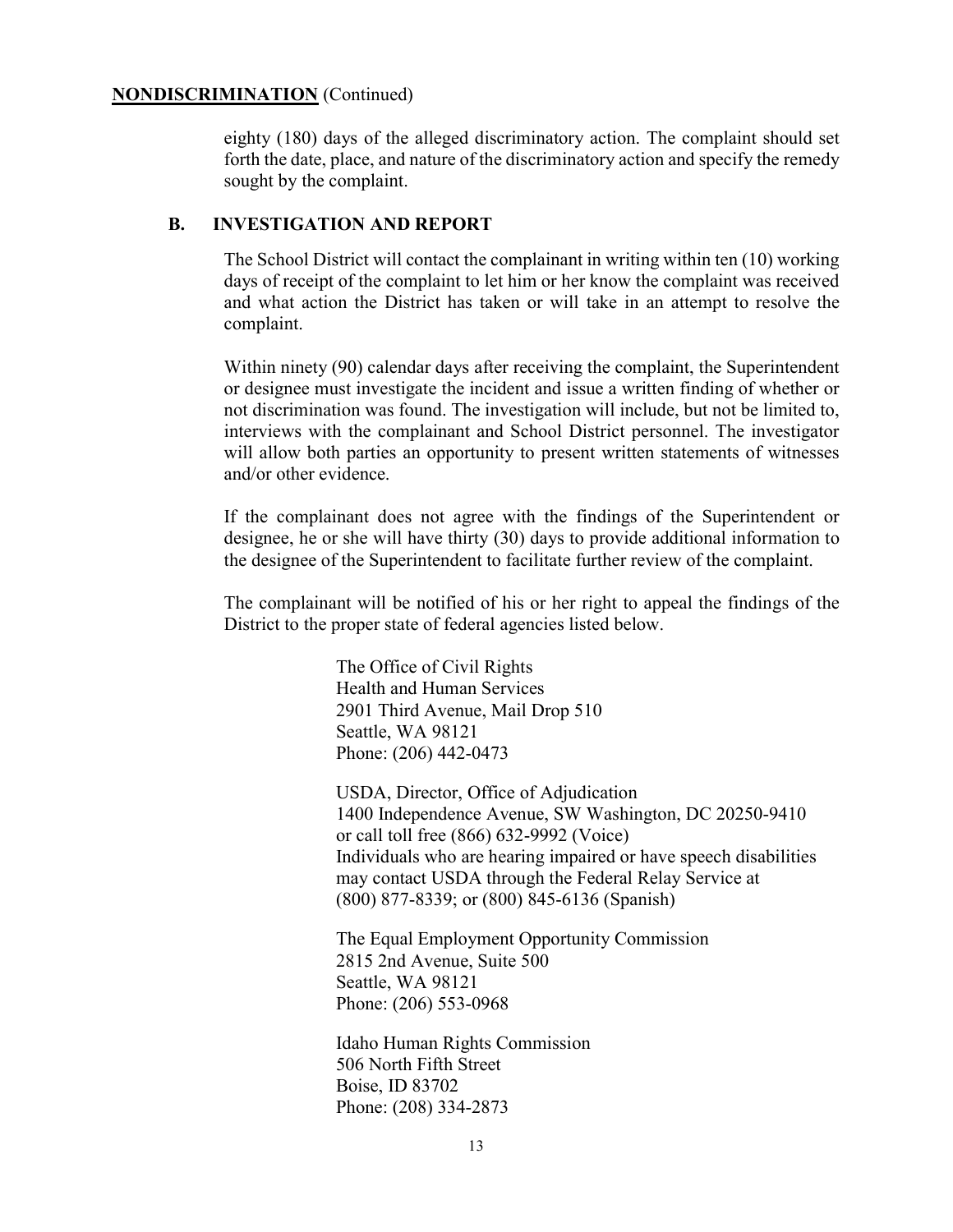### NONDISCRIMINATION (Continued)

Employment Standards Administration Wage and Hour Division Department of Labor 550 West Fort Street Boise, ID 83702 Phone: (208) 334-1029

A complainant may at any time file a complaint directly with other agencies listed above.

# C. REMEDY IF DISCRIMINATION IS FOUND

If the Superintendent or designee finds that the alleged discrimination occurred, the Superintendent will take immediate steps to remedy such discrimination and to prevent the recurrence of discrimination. The Superintendent will provide the complainant with a written report of the findings and proposed remedy, if any. The Superintendent will report the investigation findings and proposed remedy, if any, to the Board of Directors at the next special or regular meeting.

# 4. REASONABLE ACCOMMODATIONS FOR PERSONS WITH DISABILITIES

The District does not discriminate against applicants and individuals with disabilities and complies with the Americans with Disabilities Act (ADA) and the Americans with Disabilities Amendments Act (ADAAA) When needed, the District will provide reasonable accommodations to applicants and employees who are qualified for a job, so that they may perform the essential functions of the position.

It is the policy of the District to comply with all federal and state laws concerning the employment of persons with disabilities and to act in accordance with regulations and guidance issued by the Equal Employment Opportunity Commission (EEOC). Furthermore, it is District policy not to discriminate against individuals with disabilities in regard to application procedures, hiring, advancement, discharge, compensation, training or other terms, conditions and privileges of employment.

# GROUP INSURANCE BENEFITS

Workers' Compensation (Rules and Regulations No. 4320.2.A.)

> 1. All Educational Support Personnel are covered by Workers' Compensation Insurance for bodily injury, disease, or death caused by accident arising out of and in the course of their employment.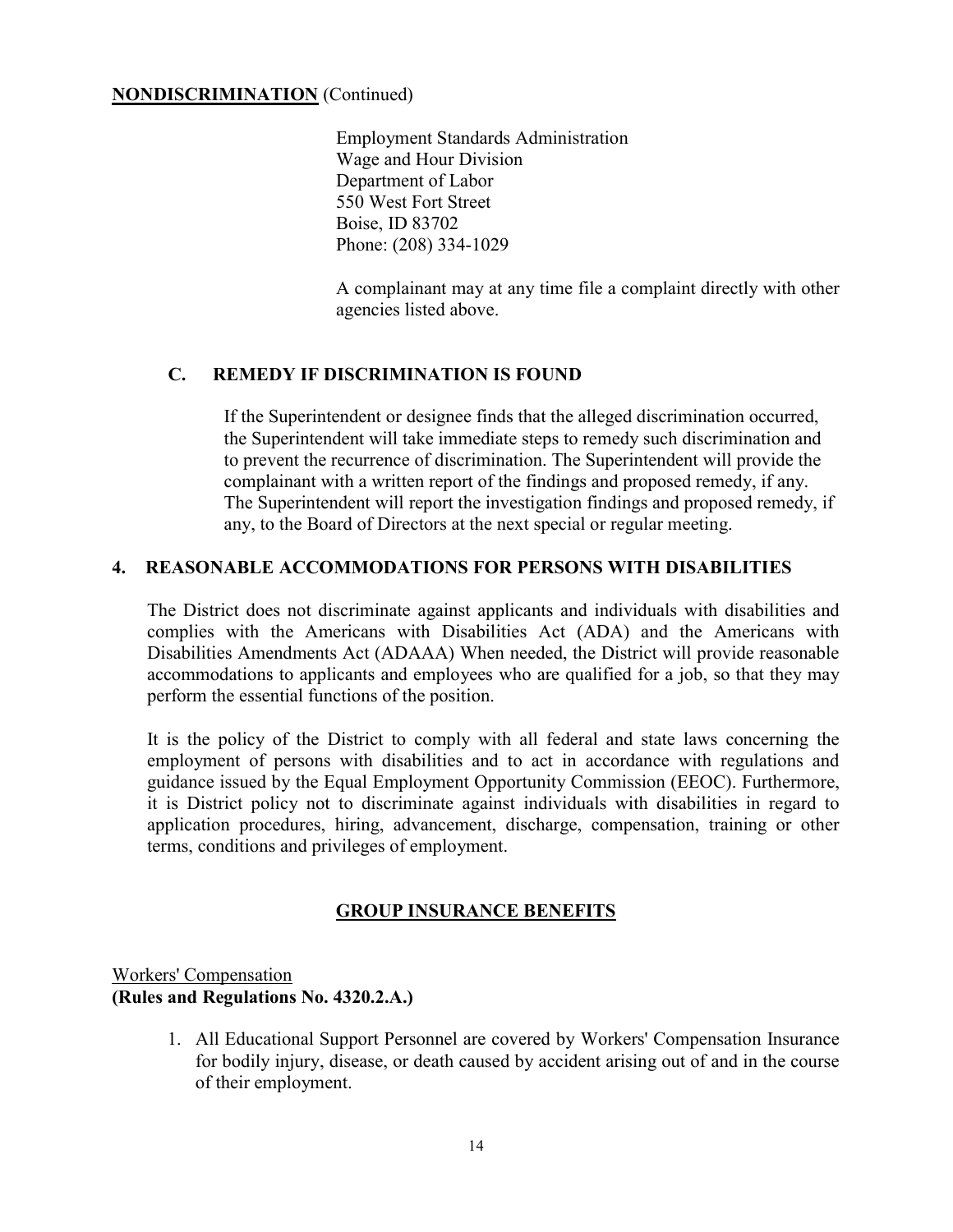- 2. Any work-related injury or illness must be immediately reported to the employee's supervisor.
- 3. Notice of injury shall be reported to the Assistant Superintendent or designee as soon as possible.
- 4. A claim for compensation will be prepared and submitted to the State Insurance Fund and to the Industrial Commission for approval.
- 5. An employee drawing Workers' Compensation for time lost will not receive District pay or be eligible to receive sick leave pay for those days compensated by this insurance.
- 6. A worker's compensation absence may run concurrently with leave granted for eligible employees under the Family and Medical Leave Act.

# Family and Medical Leave Act Policy (Rules and Regulations No. 4360)

The purpose of this policy is to define how the District administers the Family and Medical Leave Act of 1993 ("FMLA") as amended. The Act is designed to provide reasonable job protected leaves of absence to employees for family and medical events that qualify under the Act, which may occur during the time of employment. The District will comply with all requirements of the FMLA.

Twelve (12) workweeks of job-protected family medical leave (FML) is provided to eligible employees for certain family and medical reasons during any twelve-month period. Twenty-six (26) workweeks of job-protected family medical leave is provided to care for a covered service member during a single 12 month period. Employees are eligible if they have been employed with the District for at least one year and have worked at least 1,250 hours over the previous twelve months.

The District uses the "rolling" 12-month period method to calculate the employee's leave year. That means that the first time the employee takes FML, the employee's leave year begins. Thereafter, each time the employee requests additional FML, the District will look backward 12 months and determine how much FML has been used during that time and how much FML remains.

During family medical leave, eligible employees are required to use sick leave, personal leave, vacation, and any compensatory time first. If the absence is due to a workers' compensation claim, FML will run concurrently with a workers' compensation absence. Because the workers' compensation absence is not unpaid, the provision for substitution of the employee's accrued paid leave does not apply. An employee receiving payments under workers' compensation while simultaneously on FML must make arrangements with the District for payment of group health benefits.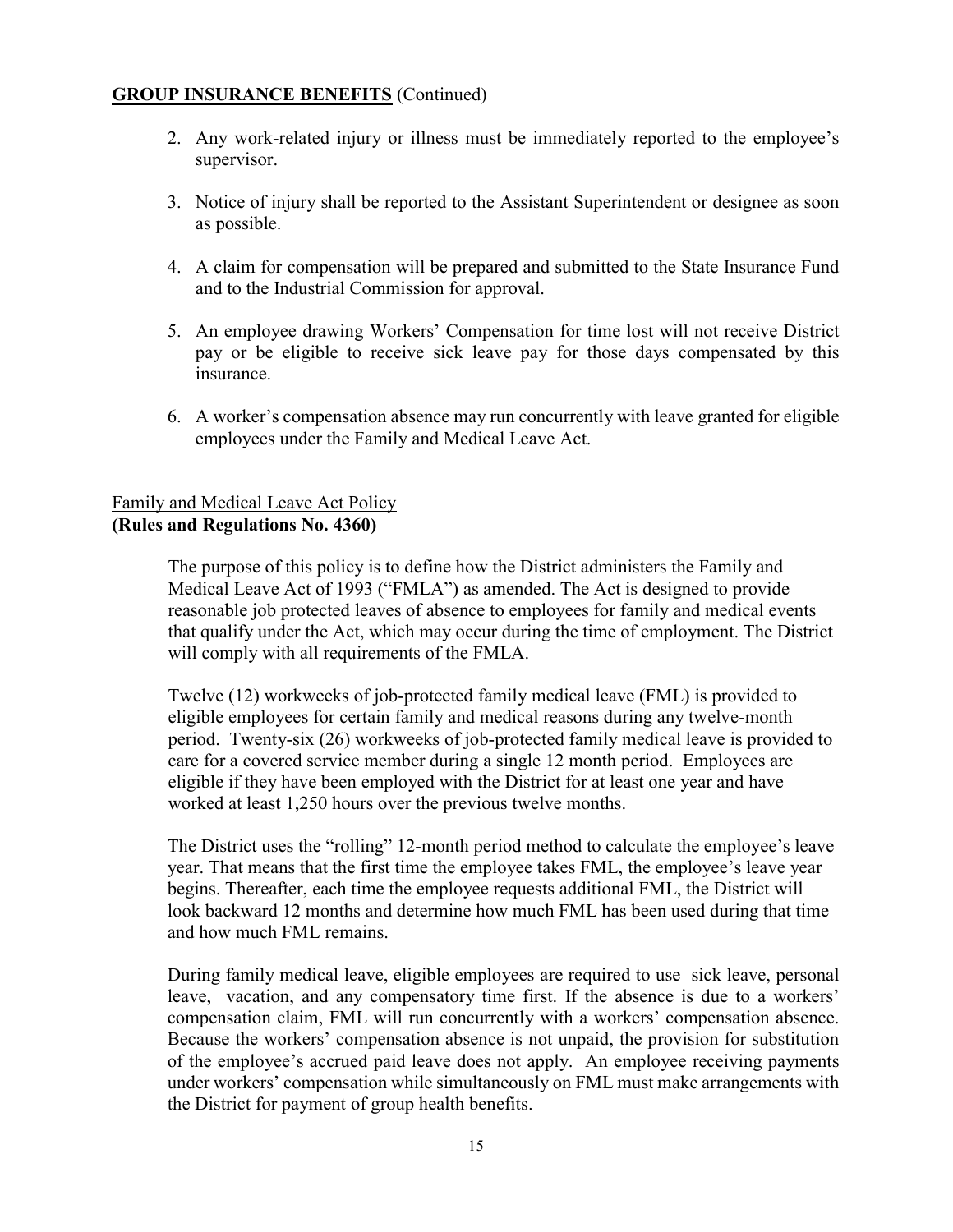If an eligible employee has less than twelve weeks of sick leave, personal leave, vacation, or compensatory time, the employee may take the time remaining as unpaid family medical leave. Time spent on temporary disability under a long term disability or short term disability plan will count against family medical leave. Employees will continue to accrue vacation and sick leave while using their vacation and eligible sick leave. However, they will cease to accrue vacation and sick leave during the unpaid portion of their leave.

The employee's health benefits will be maintained as if the employee were working, and the employee's share of the cost of the benefits will remain the employee's responsibility. The District may recover premiums paid on behalf of an employee who does not return to work.

Employees are entitled to 12 workweeks of leave in a "rolling" 12-month period measured backward for the following:

- to care for a child following a birth or for placement of a child with the employee for adoption or foster care;
- to care for the employee's spouse, child, or parent who has a serious health condition;
- or if the employee is unable to perform the essential functions of his or her own job because of the employee's own serious health condition.
- for any qualifying exigency arising out of the fact that the employee's spouse, son, daughter, or parent is a covered military member on "covered active duty".

Employees are entitled to 26 workweeks of leave during a single 12 month period for the following:

 to care for a covered service member with a serious injury or illness if the eligible employee is the service member's spouse, son, daughter, or next of kin (military caregiver leave).

Employees are required to give written notice thirty (30) days in advance when the leave is foreseeable or with as much notice as is practical. Employees must make a reasonable effort to schedule foreseeable planned medical treatment so as not to unduly disrupt the operations of the District, subject to the approval of the health care provider. The District reserves the right to request medical certification supporting the leave, and may require second or third opinions (at the District's expense) and a fitness for duty report to return to work. Leave may be denied if these requirements are not met. If the leave is sought on an intermittent or reduced schedule basis, it must have prior approval from the District. The medical certification must contain additional declarations stating that intermittent or reduced schedule leave is medically necessary and the amount of time that the intermittent or reduced schedule leave will be needed.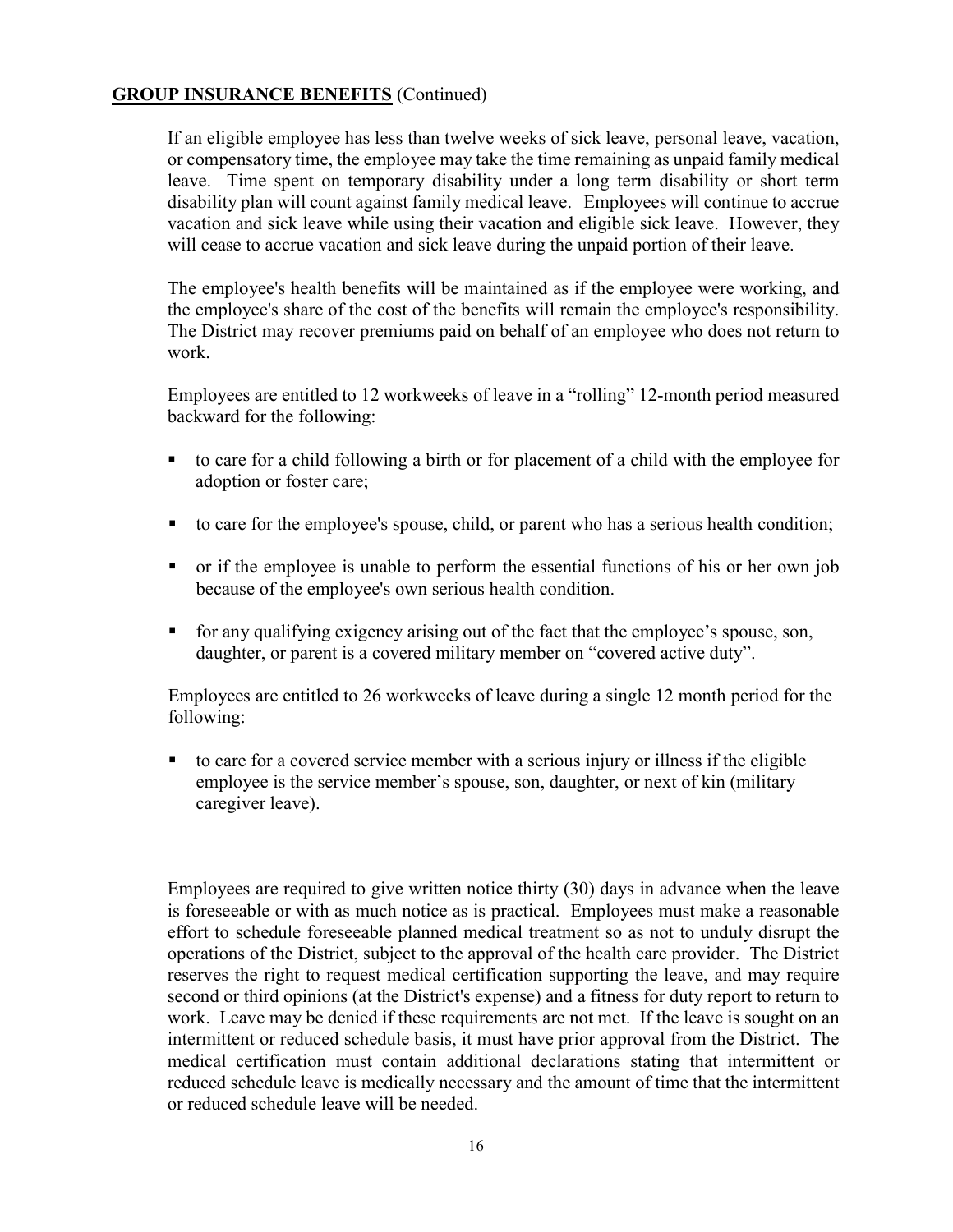Upon return from family medical leave, employees will be assigned to their same or similar position with equivalent pay and status with or without reasonable accommodation, as appropriate, in accordance with the Americans with Disabilities Act as Amended. Any reasonable accommodation, including job reassignment must be coordinated with Human Resources.

Additional requirements may apply to employees who are employed principally in an instructional capacity. If FMLA leave is taken close to the end of the academic term (within a few weeks), the employee may be required to continue taking the leave until the end of the term.

To protect employees' privacy rights, medical certifications will be treated as confidential medical records, and information will be disclosed only on a strictly need- to-know basis.

Most employees returning from FMLA leave will be restored to their original or equivalent positions with equivalent pay, benefits, and other employment terms. Some exceptions may apply for highly compensated employees, employees among the highest paid ten percent (10%) of the District.

# Medical Insurance

# (Rules and Regulations No. 4320.2.B.)

- 1. The District shall provide the same group health insurance benefits to all Educational Support Personnel who work twenty (20) hours or more per week and/or who qualify for coverage under the Affordable Care Act. The insurance will be the same as provided to certificated employees. Insurance premiums will be prorated based on the portion of the day worked by the employee. A full-time employee is defined as working forty (40) hours per week.
- 2. Employees working forty (40) hours or more per week, nine or more months per year shall be considered full time.

The District shall pay 100% of employee-only coverage of the major medical and hospital insurance plan which will be available for full-time Educational Support Personnel. In addition, the District shall pay 80% of the selected dependent-coverage option premium for the Preferred Provider Option Plan (PPO). The coverage shall be limited to the contract with the insuring agency(ies), but shall include basic medical, dental, and vision care for the employee with optional coverage for his/her immediate family as defined in the contract(s) with the insuring agency(ies).

3. Employees working twenty (20), but less than forty (40), hours per week, nine or more months per year shall be considered part-time employees.

The District shall pay 100% of the same portion of the employee-only premium as that portion of the day worked by a part-time employee. In addition, the District shall pay 80% of the selected dependent-coverage option premium in proportion of the day worked for all plans.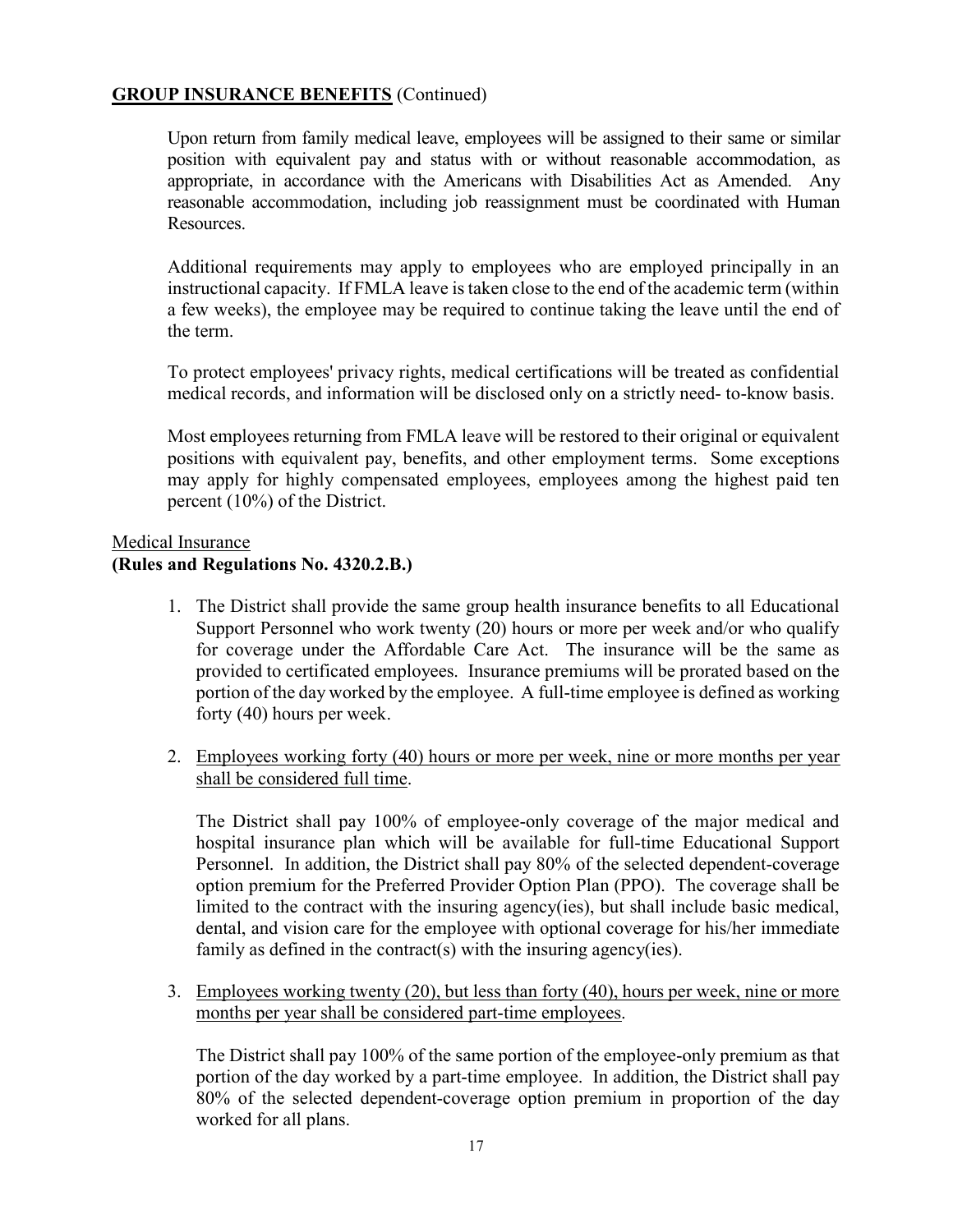The major medical and hospital insurance plan shall be limited to medical and vision care. Optional family dental coverage is available when the employee enrolls in one of the health insurance options.

4. Employees working less than twenty (20) hours per week are not eligible for group insurance benefits.

### Current Medical/Vision/Dental Insurance Coverage

### Description:

| <b>VSP</b> Vision   |
|---------------------|
| Blue Cross of Idaho |
| Delta Dental        |
| Willamette Dental   |
|                     |

### Cost-Share Premium

District pays 100% x portion of the day worked x employee-only premium cost. In addition, the District shall pay 80% PPO x portion of the day worked X selected dependentcoverage premium cost. Employee pays the premium balance(s). Coverage is for a 12 month period. The portion of the day worked is based on eight (8) hours per day and is the percent of full time of the employee's assigned workday. For employees working less than forty (40) hours per week, optional family dental coverage is available when the employee enrolls in one of the options listed.

### Current Insurance Rates and Cost-Share Premiums

The insurance rates and cost-share premiums charts for each current year are available from the Benefits Specialist in the Business Office.

#### Salary Protection Insurance (Rules and Regulations No. 4320.2.C.)

The District will pay for a salary protection plan for all Educational Support Personnel working forty (40) hours per week, nine or more months per year.

# Term Life Insurance (Rules and Regulations No. 4320.2.D.)

The District will pay for term life insurance for all Educational Support Personnel working forty (40) hours per week, nine or more months per year.

\* \* \* \*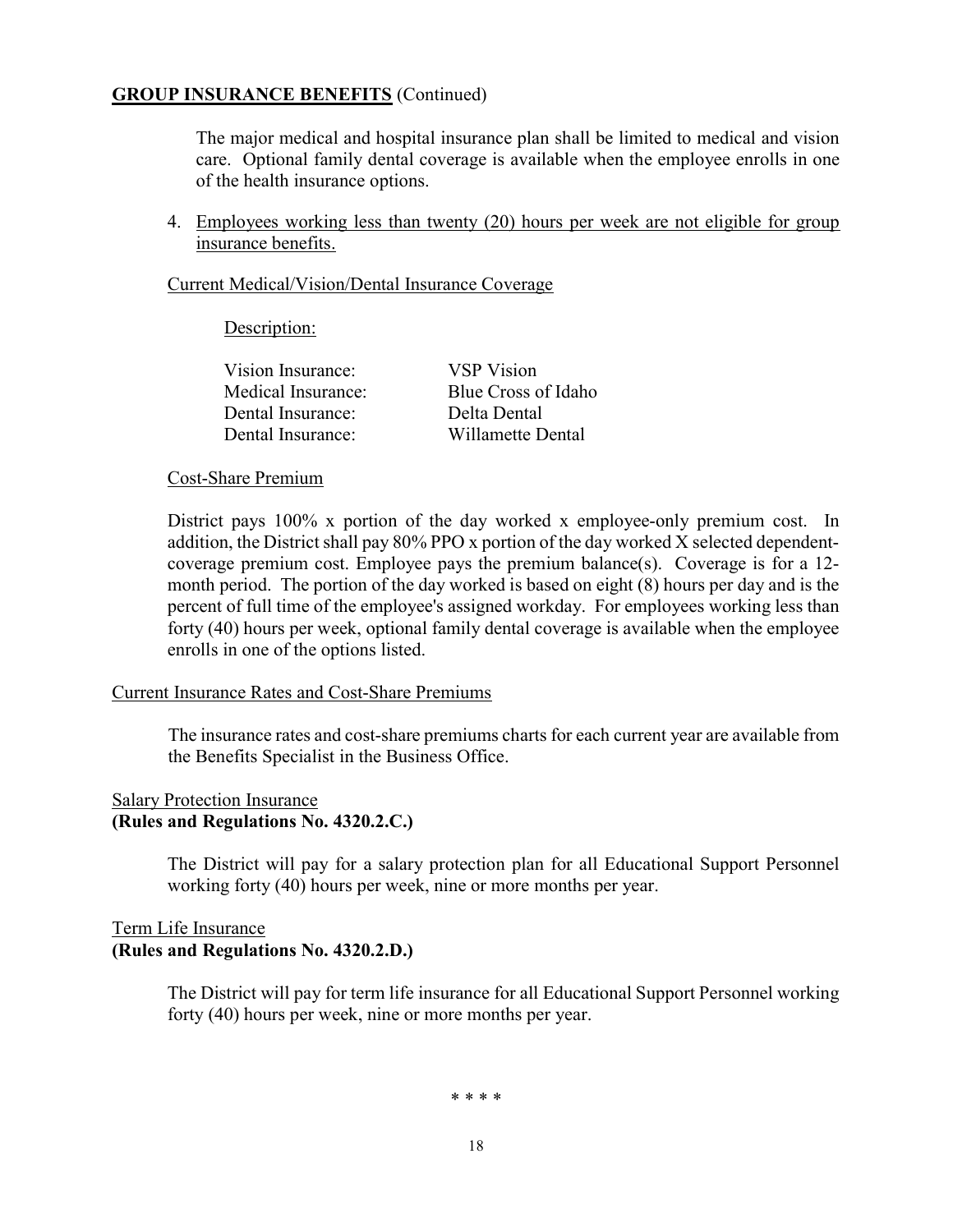# Current Term Life Insurance

The present term life insurance plan is with United Heritage Insurance Company. It is for \$20,000 and includes Accidental Death and Dismemberment for \$20,000.

Additional employee life insurance is available at an additional cost to the employee.

# General Insurance Regulations (Rules and Regulations No. 4320.3)

- A. Eligible employees must complete and submit the appropriate forms for insurance or they will not be eligible for the benefits.
- B. Eligible employees will receive appropriate insurance coverage beginning on the first (1st) of the month following eligibility. If enrollment is not completed within thirty days of eligibility, proof of insurability will be required.
- C. Temporary employees will receive benefits after working five consecutive months and having met hourly requirements for full- or part-time employment.
- D. If an employee continues to be disabled for work after the employee has exhausted his/her sick leave, the District will continue to pay the District's portion of the disabled employee's health insurance premium for a period of up to one year following the exhaustion of sick leave or when the employee leaves the employment of the District and enters into a retirement program, or permanent disability, or PERSI Disability Retirement, whichever comes first. The employee shall furnish such proof of continued disability as the District may reasonably require, including certification from the employee's physician.

Brochures describing the District's benefits are available in the Business Office. Any questions regarding the District's group insurance benefits should be directed to the Benefits Specialist located in the Business Office.

# EMPLOYEE LIABILITY INSURANCE

Each employee, while acting within the scope and course of his/her employment or duties, is covered under a liability insurance policy provided by the District.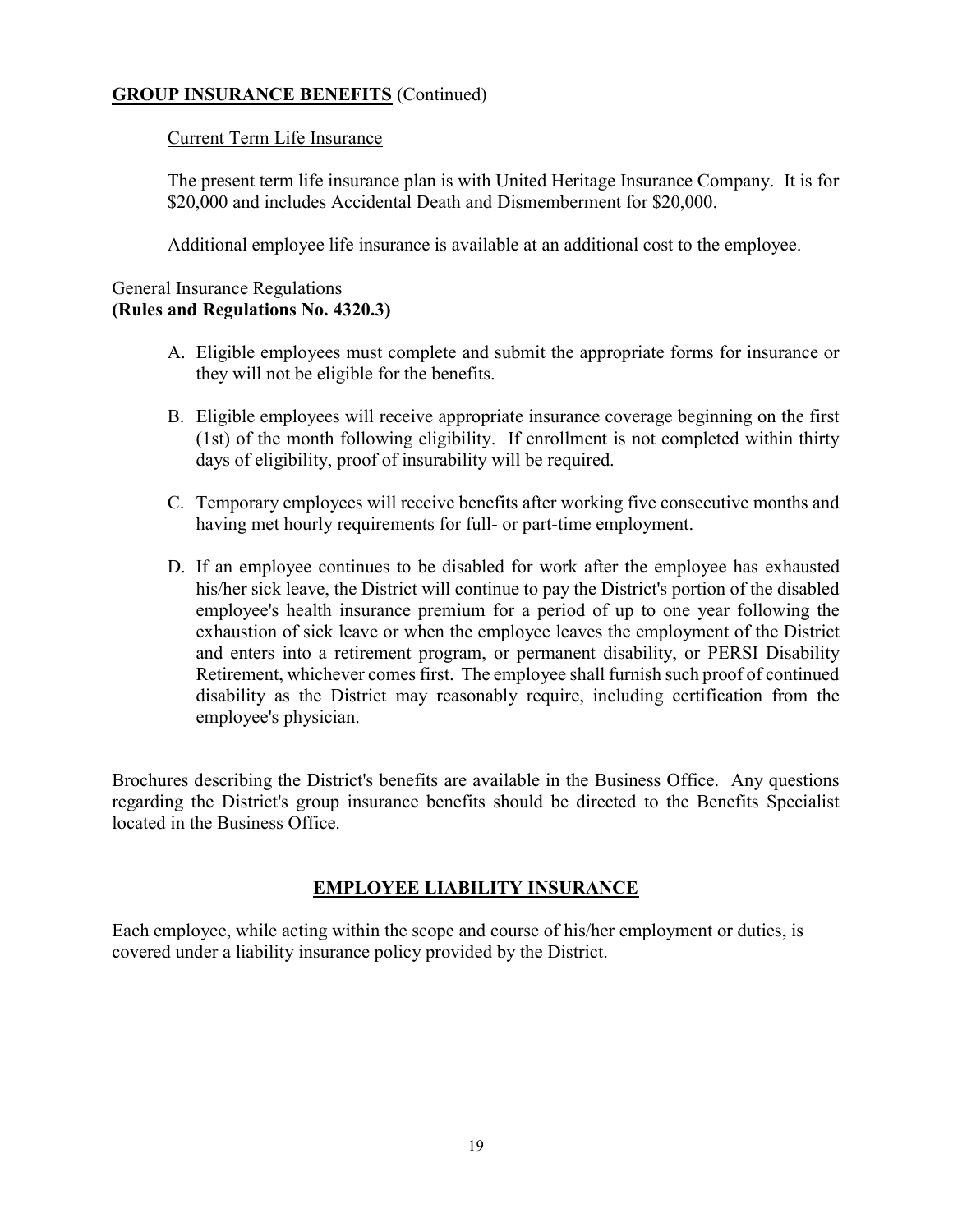# PAYROLL

A copy of the current wage scale may be found on the District's website or you may contact the Human Resources Office to obtain a copy.

# Guidelines for Implementation of Wage Scale:

# Introductory Period

When a person is employed in the District for the first time in a position, he/she shall be placed at the introductory level of the wage scale:

- a. The introductory period shall extend through three pay periods after employment. Upon satisfactory evaluation of the employee's performance, the employee shall then be placed in the appropriate column and step in harmony with his/her allowed prior experience.
- b. The introductory period for bus drivers shall extend through three pay periods and satisfactory completion of the State Department of Education training program. Upon satisfactory evaluation of the employee's performance, the employee shall then be placed in the appropriate column and step in harmony with his/her allowed prior experience.

# Probationary Period for Returning Personnel

Educational Support Personnel who have had a break in service and subsequently have returned to a position with the District in the same wage scale/job category will serve a probationary period that extends through three (3) pay periods after employment. During this probationary period, the employee will be placed at his/her previous wage step for District experience and be paid on an hourly per-claim basis. Upon satisfactory evaluation of the employee's performance, the employee shall then be placed on the wage scale in the appropriate column and step in harmony with his/her allowed experience.

### Experience Allowance

When a person is employed by the District, the Human Resources Supervisor shall determine the amount of prior experience to be granted. If granted, prior experience must be in a line of work directly related to the position for which the person is employed.

- a. Employees having no prior experience will be placed at the appropriate amount on the wage scale shown in Column A, Step 1.
- b. Employees having one or two years of related experience will be placed at the appropriate amount on the wage scale shown in Column B, Step 2
- c. Employees having three to five years of related experience will be placed at the appropriate amount on the wage scale shown in Column B, Step 3.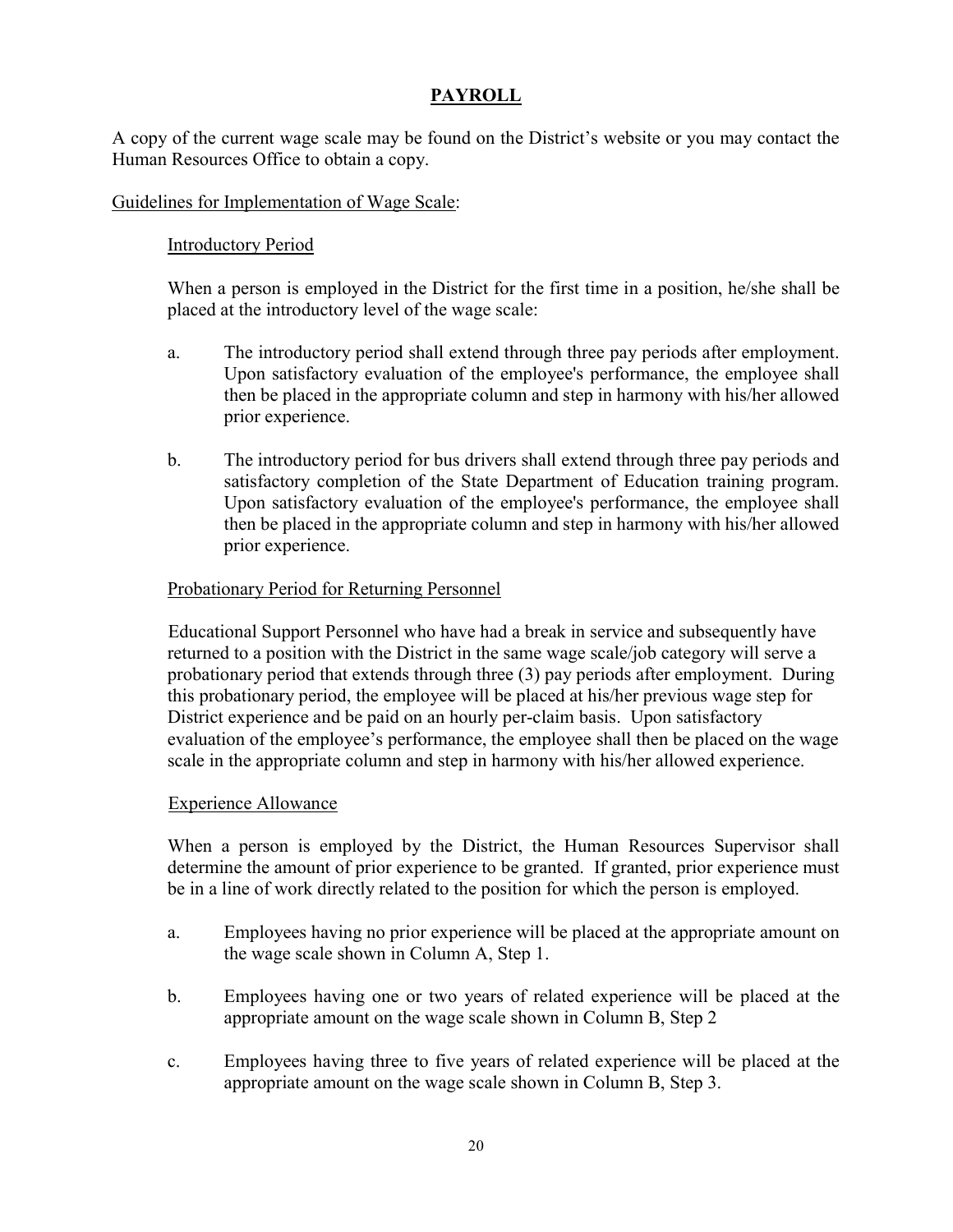d. Employees having six or more years of related experience will be placed at the appropriate amount on the wage scale shown in Column C, Step 6, which is the maximum prior experience that can be granted.

The anniversary date for awarding service credit for employees shall be July 1 of each year. Those employed for periods of time between six and twelve months shall also receive one year service credit on July 1.

### Transfers Within Departments/Wage Scale Groups

Educational support personnel transferring within departments/wage scale groups will maintain their seniority in column and step and will be placed on the appropriate line in harmony with their new assignment.

### Transfers Between Departments/Wage Scale Groups

Educational support personnel transferring between departments/wage scale groups will be placed on introductory pay status for the first three pay periods. If the introductory period in the new position is satisfactorily completed, prior related experience in other employment with the District may also be considered in determining if any experience allowance will be granted to the employee in that new position.

### Temporary Job Assignment

When a regular employee is temporarily transferred to another position with a higher wage, the employee will be placed in the appropriate place on the wage scale after completing five consecutive work days.

# Grandfathered Educational Support Personnel

The Educational Support Personnel Wage Scale was adopted on July 1, 1989. During the job description/wage compensation process that took place in 1996-98, some positions were re-classified into a different job description category which eventually resulted in a lower hourly rate. Positions were re-evaluated which also resulted in a lower hourly rate. However, no one received a decrease in wages. The affected employees were "grandfathered" at their previous level.

### Substitute Wage

For each substitute classification, the hourly rate will be at the "entry-level" introductory rate.

### Substitute/Activity Drivers

After the introductory period, the activity driver will be placed at the appropriate step on the wage scale based on prior experience. The Human Resources Supervisor will determine the amount of prior experience to be granted. If granted, prior experience must be in a line of work directly related to the position for which the person is employed. Experience granted will follow the guidelines for Experience Allowance as outlined under the 'Guidelines for Implementation of Wage Scale'.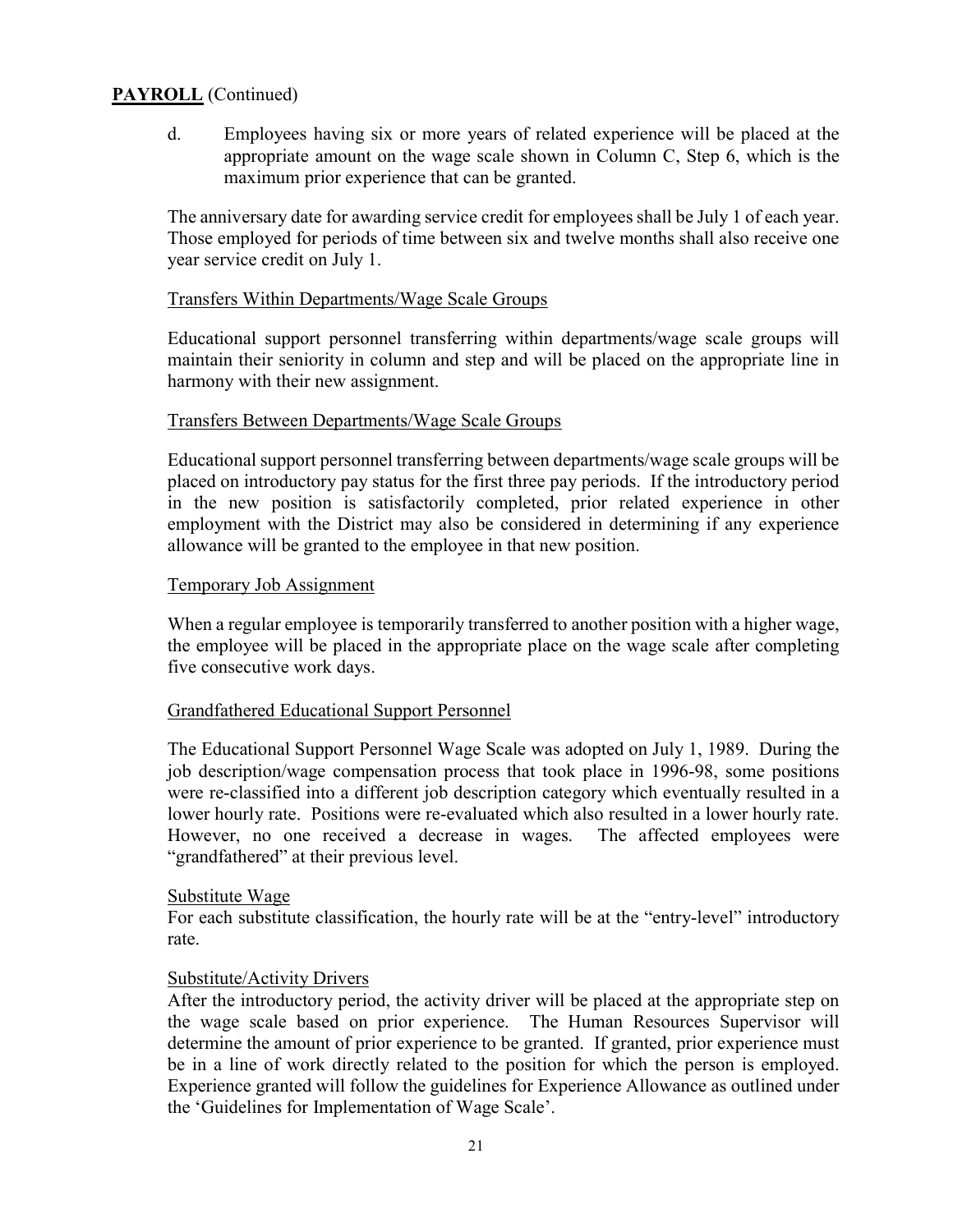The anniversary date for awarding service credit for employees shall be July 1 of each year. Those employed for periods of time between six and twelve months shall also receive one year service credit on July 1. Whenever an activity driver is driving as a substitute route driver, he/she will be paid at the introductory rate for a route driver regardless of how long he/she has been employed. Whenever the activity driver is offered and accepts a position as a regular route driver, he/she will be placed at the same step placement as for the activity rate.

Whenever an activity driver is riding as an attendant, he/she will be paid at the introductory rate on the wage scale as a bus assistant regardless of how long he/she has been employed. If he/she works as a bus attendant after becoming a regular route driver, he/she will be placed at the same step for bus attendant as the step placement for the driver rate.

### Exceptions

Exceptions to these regulations shall be made only with the approval of the Superintendent.

The fact that an employee has successfully completed the introductory period and is entitled to move from the introductory pay scale for the position does not guarantee the employee continued employment.

#### Evaluations, Educational Support Personnel (Rules and Regulations No. 4200.2)

- A. Educational support personnel will be evaluated upon completion of the introductory period and at least annually thereafter. The evaluator shall base the evaluation on the most recently adopted job description for the position involved. The evaluation will be completed in accordance with the policy and procedures set forth below.
- B. The purpose of establishing performance evaluations is to determine the degree of efficiency of employees, to make an assessment of service on a systematic basis to determine strengths and weaknesses, and to discuss performance with employees.
- C. Annual evaluations of Educational Support Personnel are to be made by the immediate supervisor or designee. The final report will be filed in individual personnel files at the Central Services Office along with any written rejoinders. A copy of the evaluation will be given to the employee involved.
- D. All supervision and evaluation procedures are to be carried out in accordance with District guidelines.

# Payroll Deductions (Rules and Regulations No. 2070.2)

Deductions shall be made from the paychecks of all employees for retirement (PERSI and FICA) and federal and state income taxes, In keeping with federal and state requirements,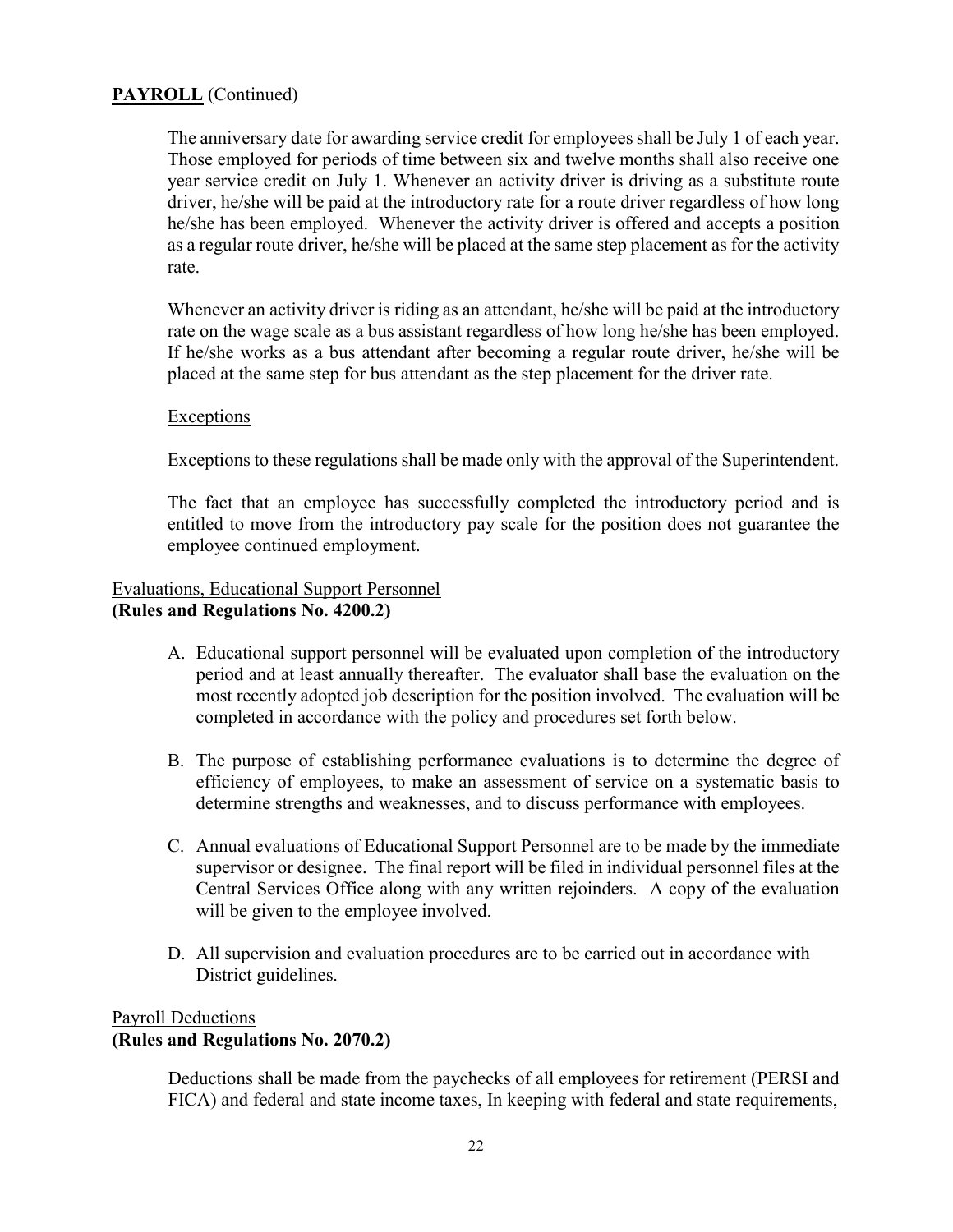deductions may also be made for appropriate insurance premiums. All employees are entitled to take advantage of section 403 (b) of the Internal Revenue Code of 1954, as amended, whereby a public school employee may have his/her pay reduced by an amount which is placed in his/her account with a firm which will establish this sum as an annuity account. Also, deductions will be made, if applicable, for the Lewis Clark Credit Union, Twin County United Way, Friends of the Lewiston School District and the Lewiston Independent Foundation for Education, and the IDeal Program Manager for College Savings Programs, if authorized by the employee.

No other payroll deductions will be authorized except that the wages shall be reduced for absences not covered by leave policies or agreements, as adopted by the Board of Directors.

\* \* \* \*

#### Mandatory Payroll Deductions

Employees shall be required to have deductions from their monthly salary as follows:

### Idaho Public Employees Retirement System: (Rules and Regulations No. 4410.4.B

Social Security and Public Employee Retirement System membership is mandatory for all eligible District personnel.

Any person who regularly works twenty (20) hours or more per week is required to participate in the Public Employees Retirement System.

\* \* \* \*

Employee contributions are not subject to income taxes until withdrawn. PERSI brochures are available from the Business Office or on the PERSI website www.persi.idaho.gov.

#### Federal Income Taxes:

Deduction is made according to a schedule prepared by the Treasury Department. The amount deducted shall be based on the number of exemptions claimed by the employee and the wage amount.

#### State Income Taxes:

Deduction is made according to a schedule prepared by the state which takes into consideration the amount of salary and the number of exemptions claimed.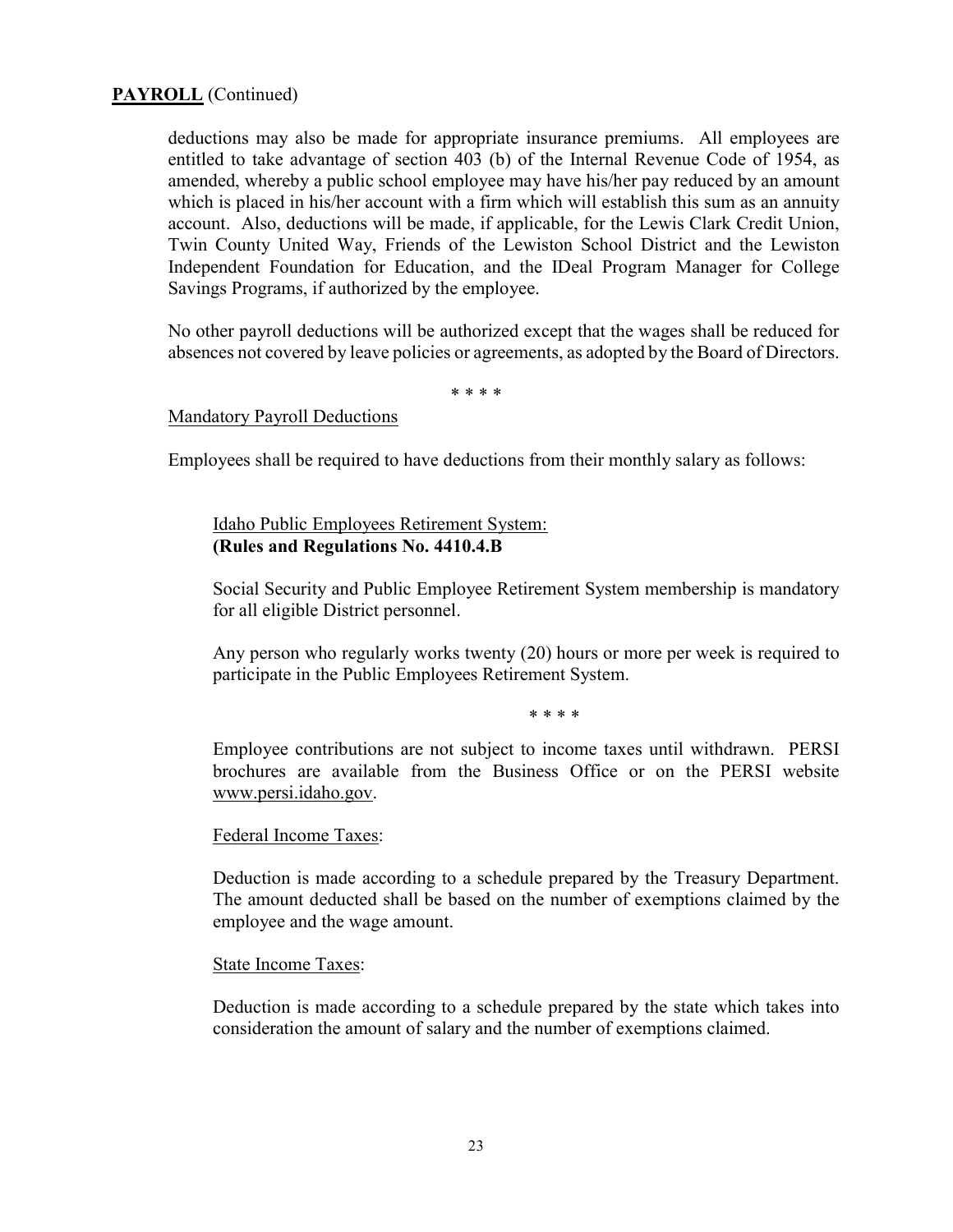FICA (Social Security):

Deduction is automatic for all employees at the current percentage as per federal regulations. This two-part deduction covers social security and Medicare.

Voluntary Payroll Deductions:

The following voluntary payroll deductions are available to Educational Support Personnel as per Rules and Regulations No. 2070.1

#### 401k PERSI Choice Plan

Tax Sheltered Annuities

As approved by the Board of Directors.

#### Twin County United Way:

Contributions may be made over a ten-month period beginning with the November payroll. For those employees who do not receive pay warrants for July and August, the contributions are made over an eight-month period.

#### Lewis Clark Credit Union:

Payroll deductions are available. All arrangements are made by contacting the Credit Union Office.

#### Lewiston Independent Foundation for Education:

Contributions may be made via payroll deduction.

#### Insurance Premiums:

Deductions for PERSI Life Insurance, United Heritage life insurance and American Fidelity are available to eligible employees.

IDEAL: - Idaho College Savings program

Employees who pay a portion of a premium for the District's group insurance plan(s) are eligible for payroll deductions for said portion.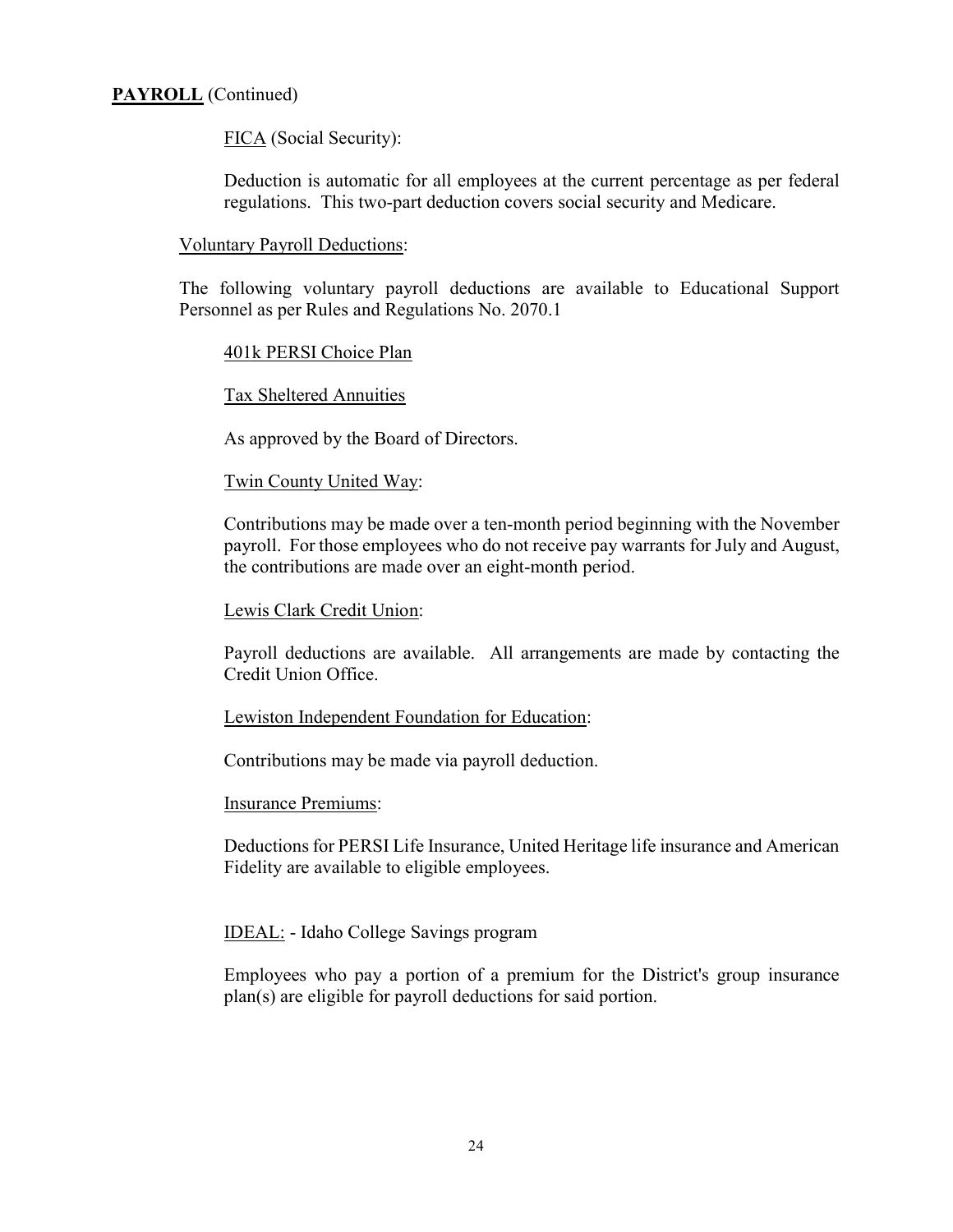Section 125 Premium-Only Plan:

In compliance with Internal Revenue Code, the Plan allows the employee's portion of qualified benefit premiums to be deducted on a pretax basis.

Section 125 Flexible Spending Plan:

In compliance with Internal Revenue Code, the Plan allows employees to set aside pre-tax dollars for reimbursement for allowable medical expenses and/or dependent day-care expenses, as well as a pre-tax cancer insurance policy. A yearly one-time enrollment/change period applies. This benefit is administered through American Fidelity Assurance Company.

# Payroll Warrants (Rules and Regulations No. 2070.1)

- A. All employees of Independent School District No. 1 shall be paid on the 20th day of each month. If the 20th of the month falls on a weekend or legal holiday, payroll payments will be issued on the last business day prior to the holiday or weekend. All payroll-related payments shall be made by direct deposit to the employee's bank account according to written authorization from the employee. An employee may be exempted from participating in the direct deposit feature by completing a "Direct Deposit Personal Exemption Request Form."
- B. A paper payroll warrant (check) must be cashed within ninety (90) days from the date issued or it will be voided. A voided check, along with a completed request form, must be presented to the Business Office to obtain a negotiable replacement.

 \* \* \* \* As a rule, employees who work regular and consistent hours (at least four (4) hours/day or twenty (20) hours/week in a single assignment) are paid equal monthly payments. Those employees who work irregular hours or less than twenty (20) hours per week are paid for actual hours worked.

Employees who work less than twelve (12) months per year, work twenty (20) or more hours per week, and choose to be paid on a 10-month pay schedule (September-June) are paid on an hourly basis for actual hours worked. Employees receiving twelve (12) months of insurance benefits will receive equal monthly payments on a 12-month basis only.

The date for submitting time sheets is the 8th of each month. The pay period for hourly staff will be the 9th of one month through the 8th of the next month. The pay period for employees who receive their wages in equal monthly payments will be from the 21st of one month through the 20th of the next month. The deadline for changes in payroll deductions or insurance benefits will be the 6th of each month. For annuity changes, agreements must be in the payroll office no later than the payday of the month preceding the month in which the change is to be effective.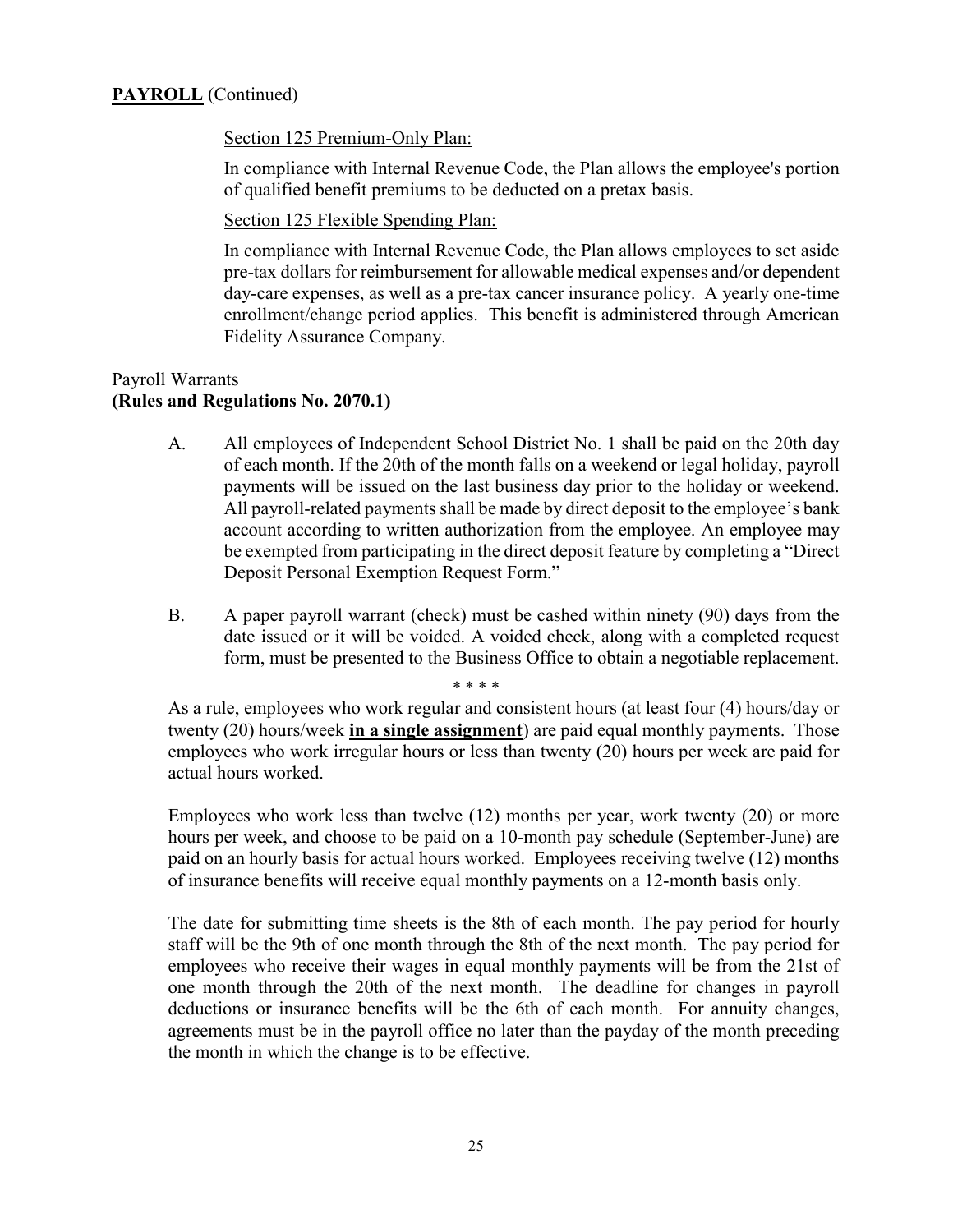Employees who resign will be paid by the earlier of the next regularly scheduled payday or within ten (10) days of termination, weekends and holidays excluded. If the employee makes written request for earlier payment, all wages then due shall be paid within fortyeight (48) hours of the receipt of such request.

# COMPENSATORY TIME IN LIEU OF OVER TIME COMPENSATION FOR FULL-TIME EDUCATIONAL SUPPORT PERSONNEL EMPLOYEES (Rules and Regulations No. 4340)

- 1. Full-time, non-exempt Educational Support Personnel may earn compensatory time in lieu of overtime compensation. If an employee elects to earn compensatory time, the employee will sign a consent form acknowledging that they agree to substitute time off for all overtime pay. An employee may change their election to earn compensatory time, but only once in a fiscal year. Compensatory time will be earned at a rate of one and one-half hours for each hour of employment in excess of forty (40) hours per week. Overtime hours worked must be at the request of the supervisor and have prior approval by the supervisor.
- 2. The workweek is defined as beginning at 12:01 a.m. Sunday and ending at 12:00 midnight on Saturday. Work schedules may be changed by supervisors for the convenience of the District.
- 3. Compensatory time may accrue to a maximum of 240 hours, representing 160 hours of overtime actually worked at one-half premium rate. Supervisors are encouraged to schedule compensatory time off within a reasonable time of when it is earned. Employees who have accrued compensatory time off must be allowed to use some or all of the time within a reasonable period unless to do so would disrupt District activities.
- 4. Compensatory time in excess of 240-hour limit will be paid. All compensatory time not used by June 30 of each fiscal year will be paid at the regular pay rate existing at that time.
- 5. An employee may not request overtime pay or comp time for time worked during a workweek, which included time off for earned leave or holiday, unless time actually worked exceeds 40 hours.
- 6. Upon termination of employment, unused compensatory time will be paid at the employee's final regular pay rate.
- 7. "Emergency Mandated Time" may be charged if an employee is mandated to work by the Superintendent or Assistant Superintendent for a mandated emergency, even if the employee did not actually work 40 hours due to being off on paid holiday or covered leave.

# FLEX TIME

Flextime is defined as time used by an employee working a schedule that is different from his/her regular scheduled work hours and with prior agreement by the supervisor and employee. It is an exchange of hours worked for time off at a later date during the same pay period, hour for hour. Flex time is not excess of forty (40) hours and is not considered as overtime.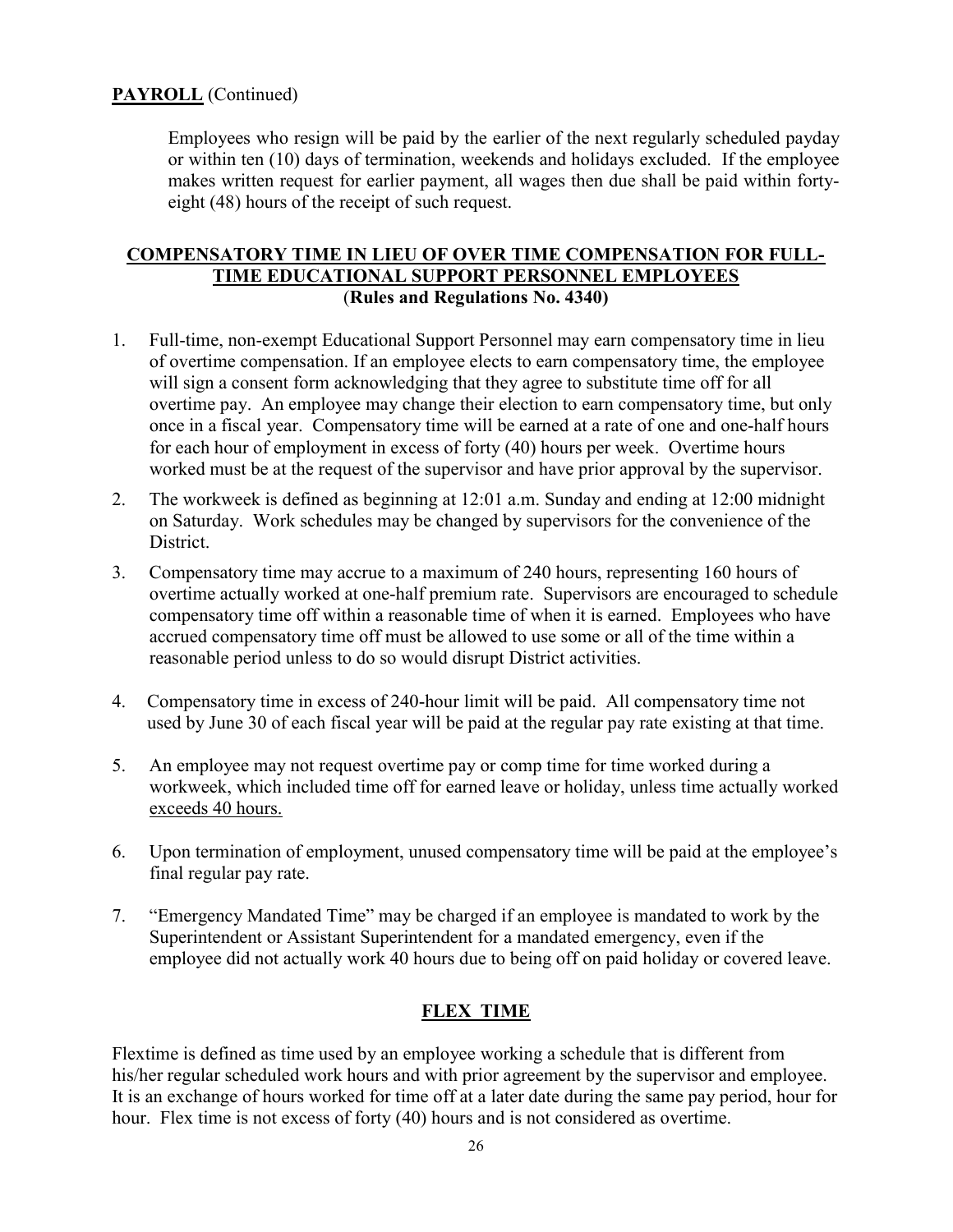# **TRAVEL** (Rules and Regulations No. 4590)

# Allowance

- 1. Travel allowance will not be granted for delegates to the Delegate Assembly of the Idaho Education Association.
- 2. Prior approval of the Superintendent or designee must be given for travel and/or reimbursement of expenses. A Request to Attend Professional or Educational Meeting form is available in all buildings and online via the Business Office webpage.
- 3. District vehicles and buses may be used by employees to attend area educational meetings. The Transportation Supervisor is responsible for coordinating the use of District vehicles.
- 4. Authorized travel out of the District will be allowed at the regular tourist rate by common carrier or by private vehicle to be reimbursed at the IRS Standard Rate on the day of travel per mile. Current rates are published on the Business Office webpage.
- 5. Reimbursement for meals and lodging will be allowed for travel outside the District which requires an employee to be away from home overnight or long enough to require the employee to get substantial sleep or rest to properly perform his/her duties. Reimbursement shall be subject to limitations set by the District. The District is exempt from tax at all Idaho hotels and a purchase order is required.
- 6. An itemized account of expenditures will be required for reimbursement within limitations set by the District. Original receipts are required. Failure to submit itemized receipts shall result in denial of reimbursement request. The District shall not reimburse for meals of family members, or other traveling companions, and shall not reimburse for alcoholic beverages.
- 7. Official travel within the District shall be reimbursed at the IRS Standard Rate on the day of travel per mile. An itemized account of daily mileage will be required for reimbursement.
- 8. Requests for travel reimbursement must be submitted to the employee's immediate supervisor within three (3) months of date(s) of travel, or by June 30 (fiscal year end), whichever is sooner. Supervisors are responsible for screening reimbursement requests for adherence to policy prior to submitting a request for the District Office for payment.

Current limits on reimbursement for meals are posted on the Business Office webpage. The IRS Standard Rate is published on the District website at www.lewistonschools.net. Receipts must be turned in with the Request to Attend Professional or Educational Meeting form in order for the employee to receive reimbursement for travel expenses.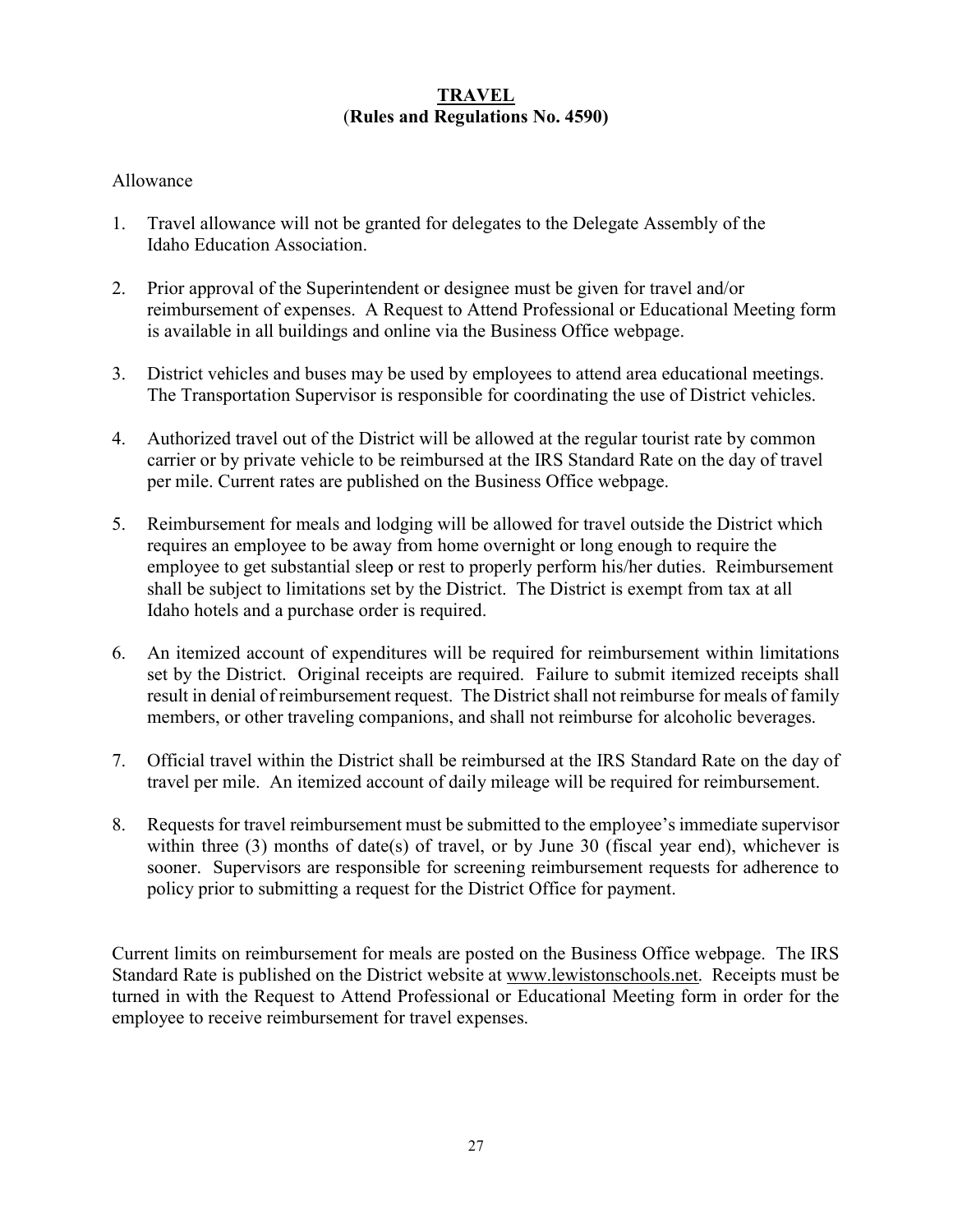# HOLIDAYS

For specific paid holidays refer to the current school calendar.

# Holidays, Payment for Educational Support Personnel (Rules and Regulations No. 4290)

- 1. To be eligible to receive holiday pay, employees must work in their regular assignment on the scheduled workday immediately prior to and immediately following the holiday or be eligible to use approved leave for those days. If an employee has exhausted their leave(s) and must use a deduct day, the employee will not be eligible to receive holiday pay. An exception may be made by making a written request to the Superintendent or designee when the absence is for approved leave.
- 2. Educational Support Personnel shall be paid for the following:
	- A. One day's holiday pay for New Year's Day, Memorial Day, Fourth of July, and Labor Day.
	- B. Two days' holiday pay for Thanksgiving and two day's holiday pay for Christmas.
	- C. Pay for any other national or state holiday observed by the school calendar and approved by the Superintendent.

For specific paid holidays refer to the current 12-Month Employee Holiday Calendar.

If employees are required to work any one of the paid holidays, they will receive additional pay for the time worked at one and one-half  $(1 \frac{1}{2})$  times their regular rate.

#### **LEAVES** (Rules and Regulations No. 4350.3)

Absences of any kind from work must be reported on the District's Employee Absence Report Form.

All Educational Support Personnel leave allowances will be determined in proportion to the FTE worked.

### Sick Leave (Rules and Regulations No. 4350.3.A.)

- A. Sick Leave
	- 1. Educational Support Personnel employees must work, on average, at least 20 hours per week in their regular assignment/s to qualify for sick leave. If the employee qualifies for sick leave, but works less than full-time (40 hours per week), the sick leave will be prorated by the FTE worked (Idaho Code 33.1216).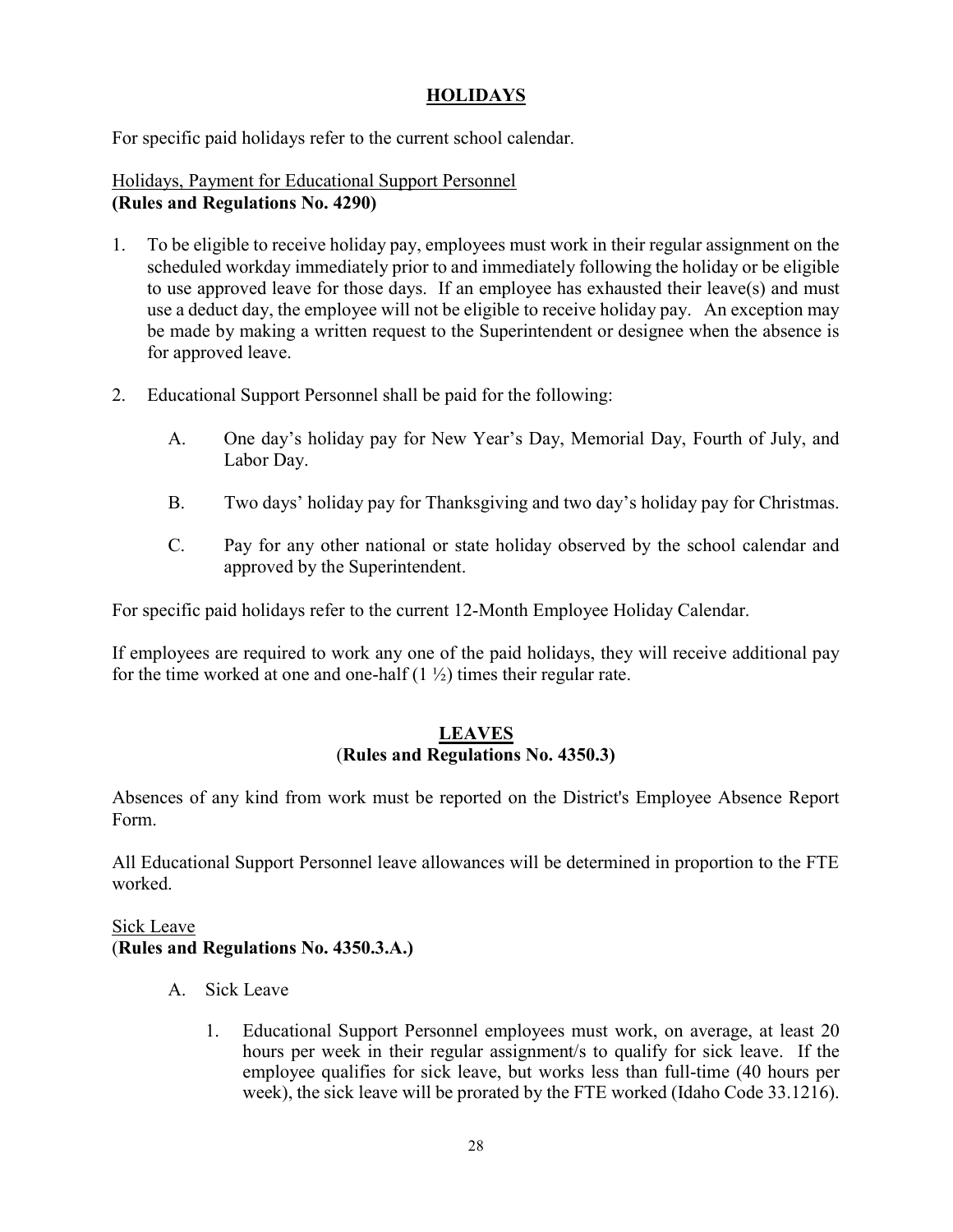- 2. Each employee earns one (1) day of sick leave for each month in which he/she is employed for a majority of the work days within such month. Full-time employees shall earn full-time days of sick leave, while part-time employees shall earn part-time days of sick leave. An employee may accumulate an unlimited number of sick leave days, but is not entitled to payment for unused sick leave if that employee's employment terminates.
- 3. An employee may use accumulated sick leave when that employee becomes unable to work by reason of sickness, accident, or disability (including pregnancy). It may also be used for illness in the family. Any claim for sick leave shall be submitted in writing and shall require such reasonable substantiation as the District may require, including a doctor's certification that the employee is unable to work by reason of accident, illness, or disability. When used for illness in the family, the District may also require a doctor's certification. Absences prior to or following vacation must be fully explained and substantiated before sick leave will be allowed. Use of sick leave must be approved by the employee's building principal or other supervisor. If an employee's accumulated sick leave is exhausted, and the employee's medical condition continues, the employee may apply to the Superintendent for a leave of absence without pay.
- 4. Up to ten (10) weeks of accumulated sick leave may be used from the date of birth of a child for the recovery of the mother. Sick leave in excess of ten (10) weeks will require doctor's medical certification.
- 5. Up to ten (10) weeks of accumulated sick leave may be used for the adoption of a child. The ten (10) weeks must be taken within twelve (12) consecutive weeks from the first day of granted leave.
- 6. An employee shall be entitled to a total of twelve (12) weeks unpaid leave because of the birth of a child of the employee, in order to care for the child, or because of the placement of a child for adoption or foster care.

State law prohibits the payment of unused sick leave to an employee. Idaho law provides that unused sick leave shall be accumulated from year to year as long as an employee remains continuously in the service of the same school district and that termination of employment in any district shall terminate sick leave rights, both current and accumulated. Idaho law does provide that accumulated sick leave will not terminate when the employee is employed by another district or another state educational agency during the school year immediately following the year of termination (Idaho Code 33-1217).

Idaho law also provides that upon separation from public school employment by retirement, an employee's accumulated sick leave earned subsequent to July 1, 1976, shall be reported by the employer to the Public Employee Retirement System and a sum equal to one-half of the monetary value of such unused sick leave calculated at the rate of pay for such employee during the employee's highest year of salary used in the average monthly salary at the time of retirement shall be credited to the employee's retirement account for the purposes of paying for group health, long term care, vision, prescription drug, dental programs, and life insurance programs as provided by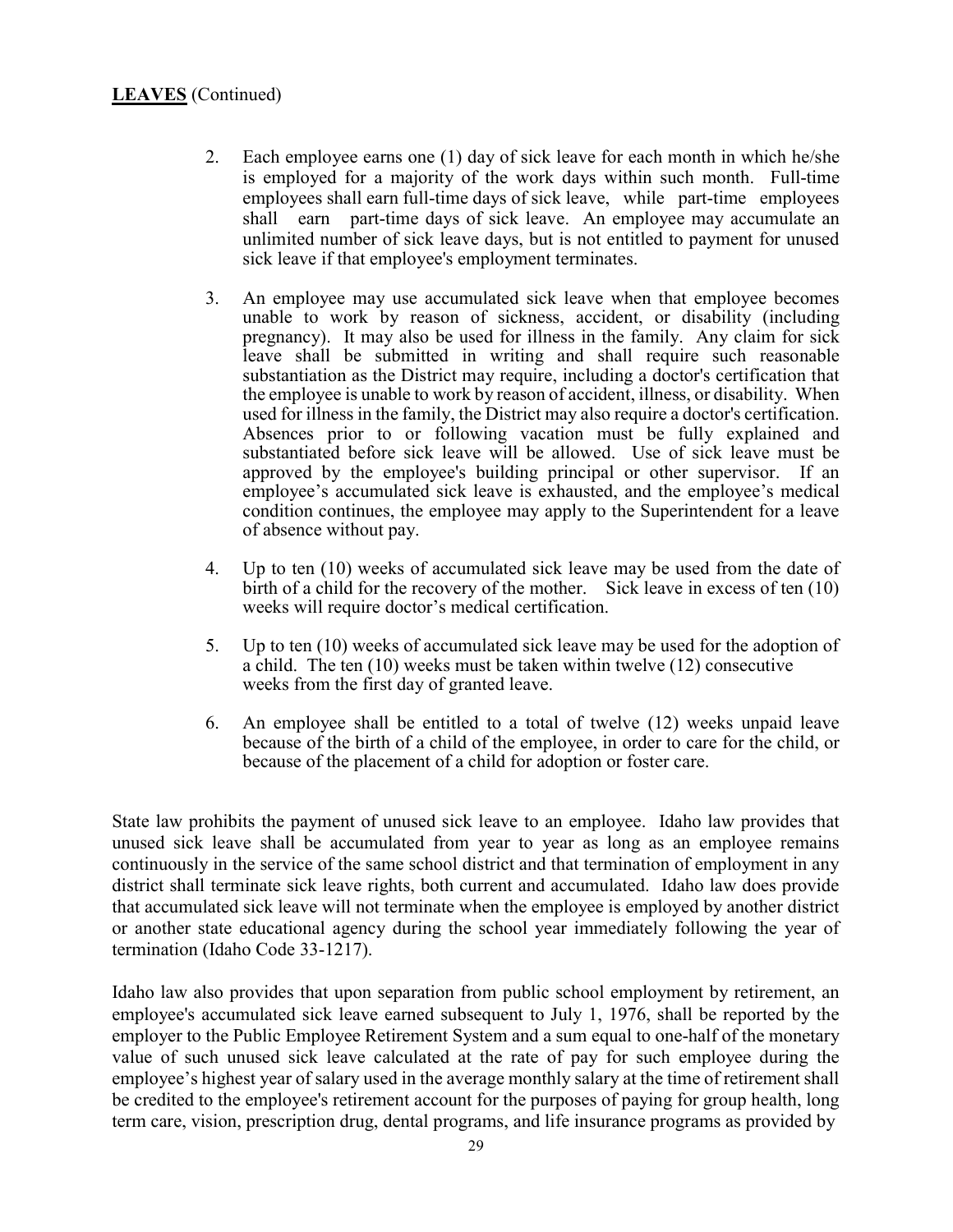Idaho Code 33-1228. The retiree may continue to pay for health, accident dental and life insurance as provided by Idaho Code.

# Leave of Absence (Rules and Regulations No. 4350.3.B.)

- 1. An Educational Support Personnel employee must work an average of at least 20 hours per week in his/her regular assignment to be considered for a leave of absence for up to one year for study or travel, or for a serious medical condition. A request for a leave of absence, along with any relevant documentation, must be submitted to the Superintendent at least one month in advance of the date upon which the leave is to begin unless circumstances do not allow for this length of notice. The granting of leave shall be discretionary with the Superintendent and shall be for a specified period of time. Such leave shall be without pay and credit shall not be accrued for advancement on the wage scale or vacation time. An employee who returns at the time specified by the Superintendent shall be guaranteed employment, but not necessarily in the same position or at the same rate of pay.
- 2. When a leave of absence is approved for a serious and documented health condition, the District will continue to pay the health insurance premium for up to one (1) year after an employee has exhausted his/her sick leave, unless the employee enters into a retirement program, permanent disability program or PERSI Disability Retirement.

# Other Leave Allowances (Rules and Regulations No. 4350.3.C.)

Educational Support Personnel will be provided other leave allowances (starting July 1 of each year) in proportion to their FTE worked for the following reasons:

### 1. Bereavement Leave

Up to five (5) days' leave per occurrence with full pay will be allowed when there is a death in the family.

One (1) day's leave with full pay per year will be allowed for an employee to attend a memorial service in case of the death of a close friend.

Bereavement leave must be used within ten (10) consecutive days of a death within the family, except in special circumstances with prior written authorization by the Superintendent or his/her designee.

### 2. Parent's Leave

The parent of a newborn or adopted child may take three (3) days' leave within ten (10) days of the birth or reception of the adopted child. Parent leave applies only to Educational Support Personnel who have accumulated less than forty-eight (48) days of sick leave as of the first day of their current work year.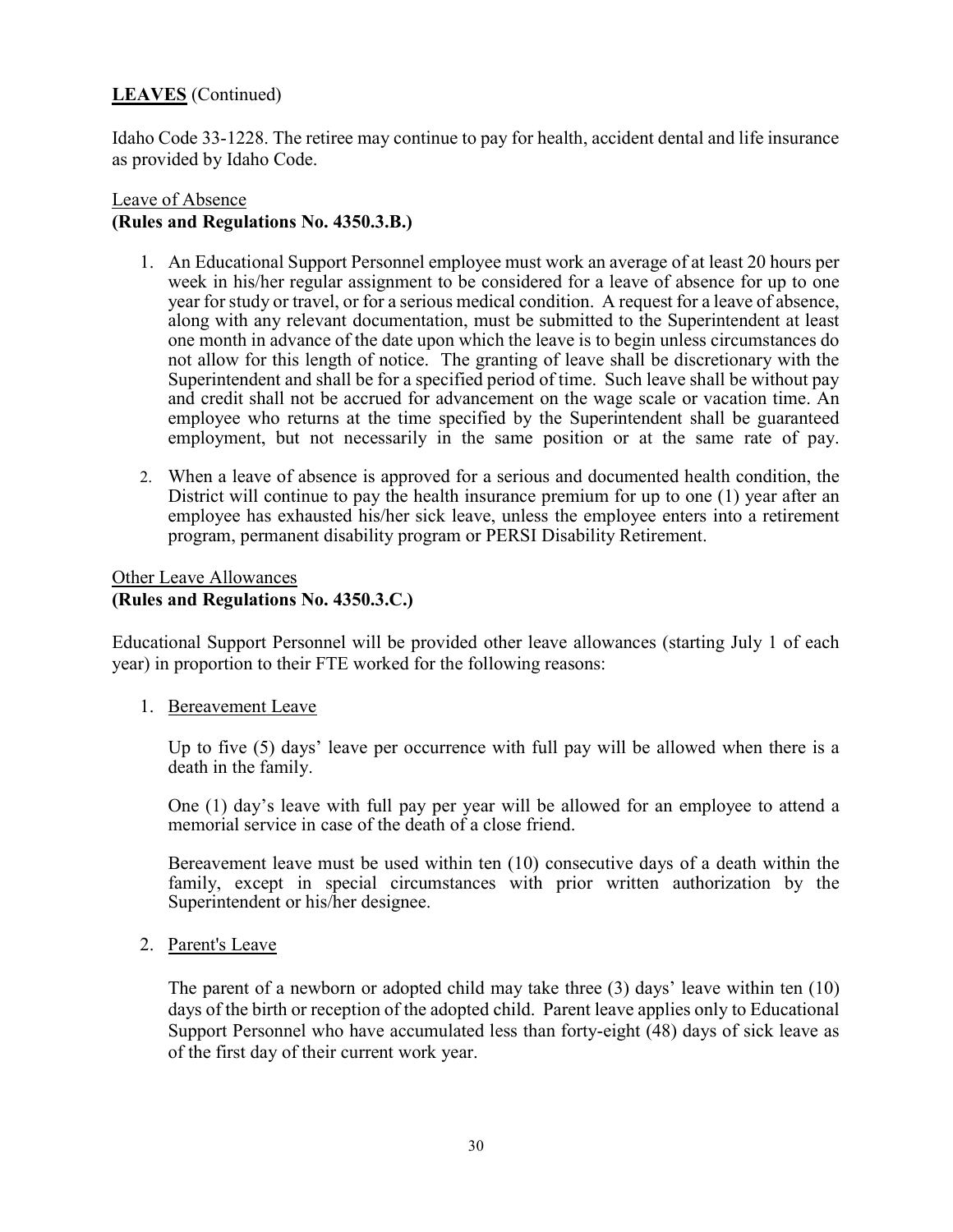# 3. Civic Duty

Personnel called for jury duty shall be paid full salary minus compensation paid jurors.

### 4. Catastrophic Leave

If an educational support employee has the misfortune of a sudden or dramatic family catastrophe, which necessitates absence from work, he/she may request one (1) day of catastrophic leave with pay. Approval of this leave shall be at the discretion of the Superintendent or his/her designee and shall be non-grievable.

The maximum number of catastrophic leave days allowable for the educational support employee group during any one (1) fiscal year (July 1 - June 30) shall be limited to twenty (20) days.

### 5. Personal Business Leave

Education Support Personnel who are non-exempt and in continuous employment status, that work 20 or more hours per week and that do not earn vacation leave in their job assignment will be allowed one (1) day personal business leave per school year. If the leave is not used during the work or school year, the unused leave is allowed to carry-over to a maximum of three (3) days. Requests for personal business leave shall be subject to the approval of the building administrator or the immediate supervisor. Personal business leave may not be taken if a substitute cannot be found. No more than ten percent or no more than three (3), whichever is greater, of the education support staff in any one building may be absent at any one time for this purpose. The building administrator or immediate supervisor must be notified at least two (2) working days in advance of the day to be taken as a personal business leave, except in emergency situations.

### 6. Deduct Days

Deduct days are day/s requested by an employee and should be:

- a. Requested only after all other applicable leave/s have been exhausted. For example: Deduct day/s for illness only if all other sick leave days has been exhausted, deduct day/s for vacation only after all other vacation days have been exhausted, deduct for personal business day/s only after all personal business day/s have been exhausted and so forth for all other leaves.
- b. Requested at least 24 hours in advance and be approved in advance by the immediate supervisor prior to the employee taking the leave.

Deduct days are without pay. An employee must request at least a minimum increment of one-half of your normal workday. The decision of the immediate supervisor is final. The use of a substitute to fill your position is determined by the supervisor.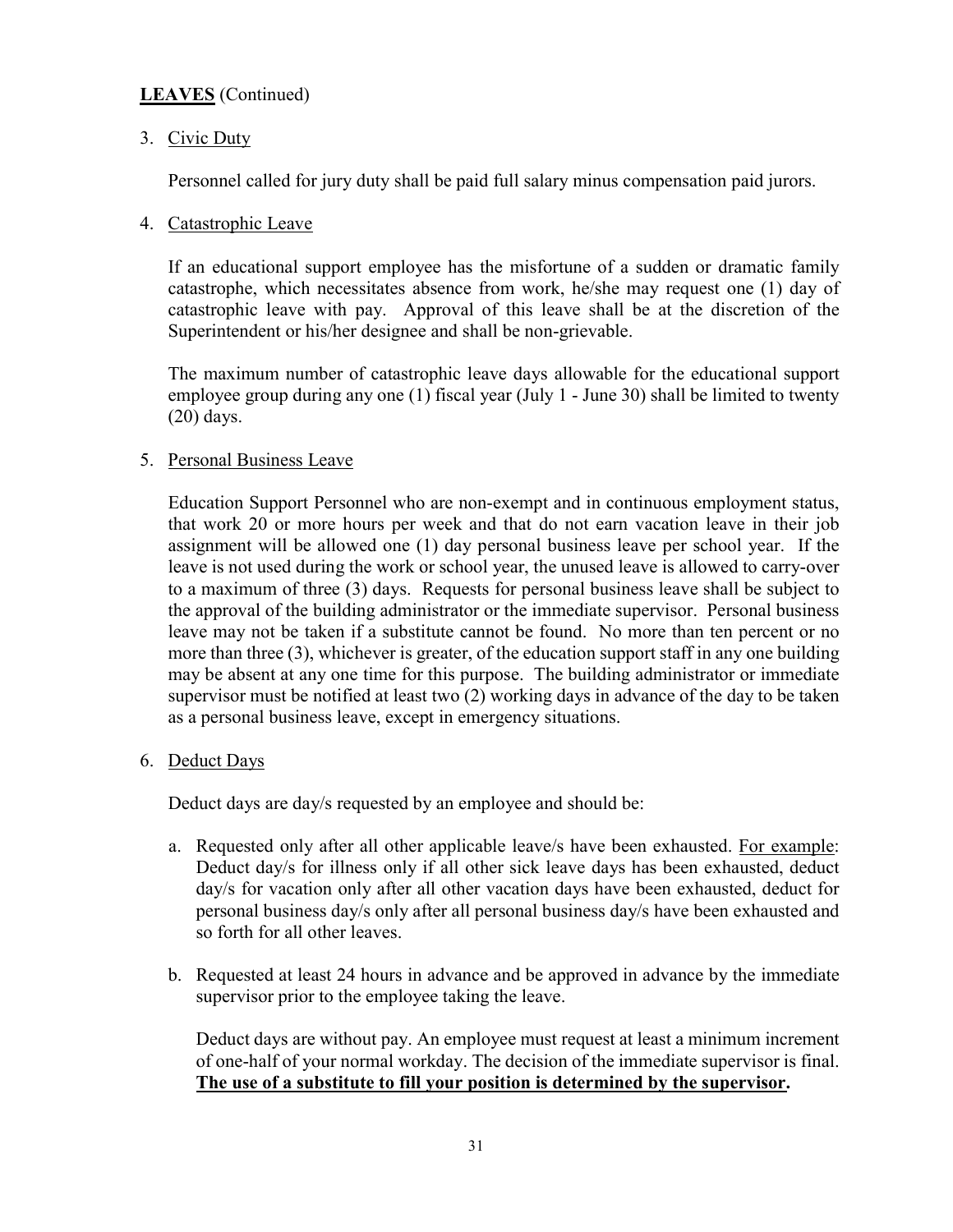# Vacation Leave (Rules and Regulations No. 4350.3.D.)

- 1. Vacation leave will be earned by employees who work in their regular assignment twelve (12) months of the year.
- 2. Vacation leave will not be earned except at the anniversary date of any one (1) year of employment.

The Superintendent or designee may allow it to be prorated for the convenience of the District. However, if employment is terminated prior to the employee earning prorated expended vacation leave, the final wage payment will be reduced accordingly.

- 3. After the second year of employment, an employee may carry over up to 50% of his/her annual available vacation leave from one (1) year to the next.
- 4. All twelve-month Educational Support Personnel shall be allowed ten (10) equivalent days paid vacation per year.
- 5. After five (5) years of consecutive uninterrupted employment, they shall be allowed fifteen (15) equivalent days paid vacation per year.
- 6. After ten (10) years of consecutive uninterrupted employment, they shall be allowed twenty (20) equivalent days paid vacation per year.
- 7. After twenty (20) years of consecutive uninterrupted employment, they shall be allowed twenty-five (25) equivalent days' paid vacation per year.

### Prorated Vacation

Those Educational Support Personnel who transfer from a permanent school-year position to a twelve-month position will have the hours they worked during their permanent assignment converted to full-time equivalency to establish that employee's prorated, earned vacation. The following special points will apply to all calculations:

- Quotient values will be rounded to the nearest full year for calculation purposes.
- The employee anniversary date for vacation accrual will be the first day of work on permanent twelve-month status
- To be considered the employee must have been in continuous employment immediately prior to going to the twelve-month position.
- The method of calculation of the full-time equivalency is as follows; the total number of days the employee worked at their permanent assignment will be divided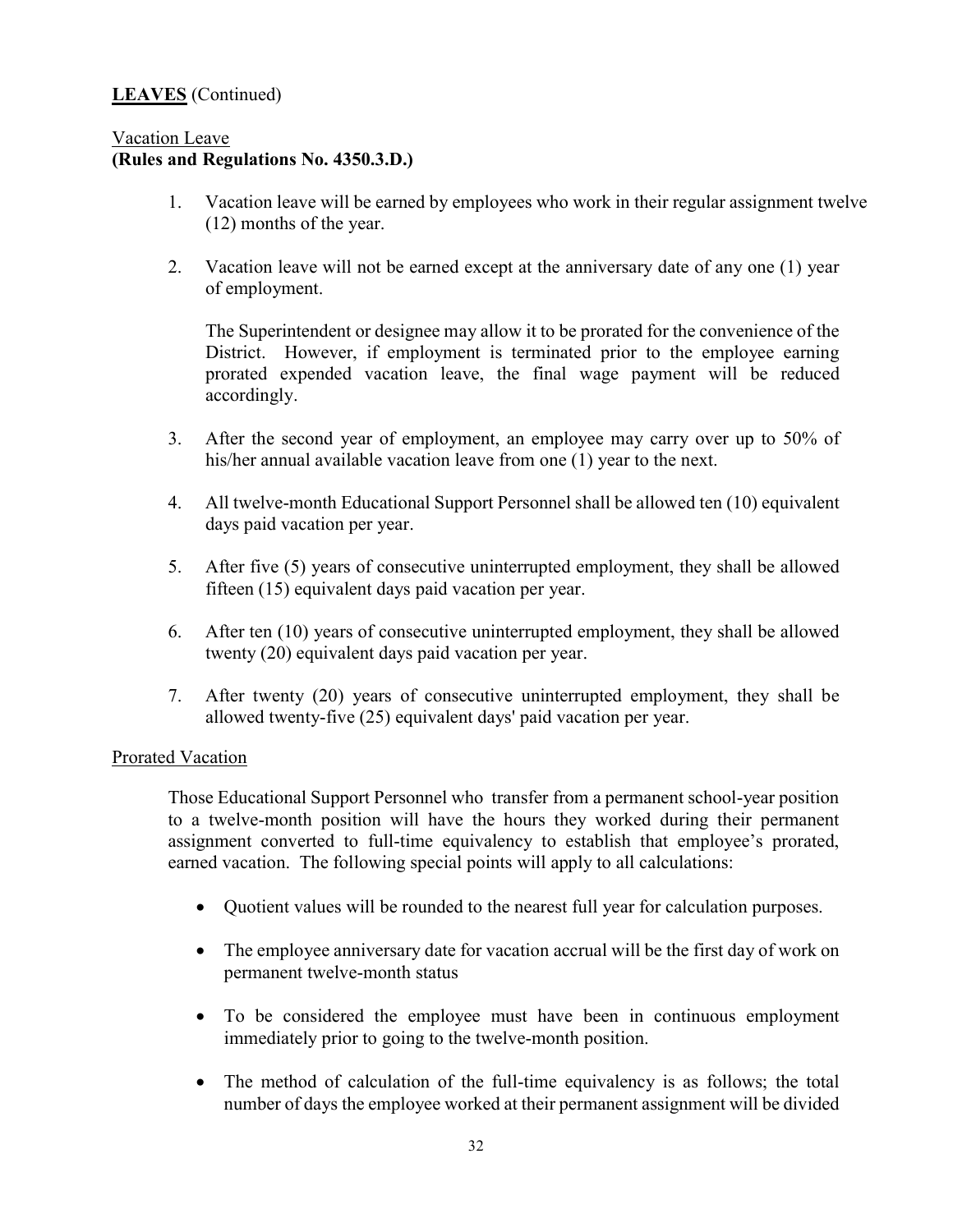by 260, the average number of days in a full-time, twelve-month employment year.

 Time worked as a seasonal or substitute employee and/or extra hours or overtime hours worked will not be considered when calculating the prorated vacation time for new twelve-month employees.

Requests for vacation must be submitted to the immediate supervisor on the Employee Absence Report Form. Requests should be made well enough in advance to permit the supervisor to adjust work assignments and/or arrange for a substitute if necessary.

### WORK DAYS/SCHEDULES

Calendar information noting the number of workdays and the number of paid holidays during the work year are provided to each employee.

#### School Improvement Days

There are non-attendance days for students as set by the school calendar to allow each school staff to develop school improvement strategies or to participate in training. The building principal or immediate supervisor are responsible for assigning ESP work hours on school improvement days.

The employees who are expected to attend building-level activities include those who work directly with students – i.e. building computer technologists, building library/media tech, all special education instructional assistants, and other assistants as approved by the building principal and/or supervisor. They will attend school improvement activities to the end of the activity as assigned by the building principal. Secretaries and custodians are expected to work their regularly-assigned duties.

Because hours for school improvement activities will vary and may be longer or shorter than an employee's normal, scheduled workday, hours to be paid for school improvement participation must be reported on the hourly timesheet. With the exception of secretaries and custodians, these days are not included in the total paid days for equalized paychecks.

#### Early Release Days

These days will be used by teachers to work on grades at the end of the first, second, and third quarters. Some Educational Support Personnel will work shortened hours.

#### Parent Conference Days

There are non-attendance days for students as set by the school calendar to allow for teacher/parent conferences in grades K-12 and will result in fewer workdays for some employees.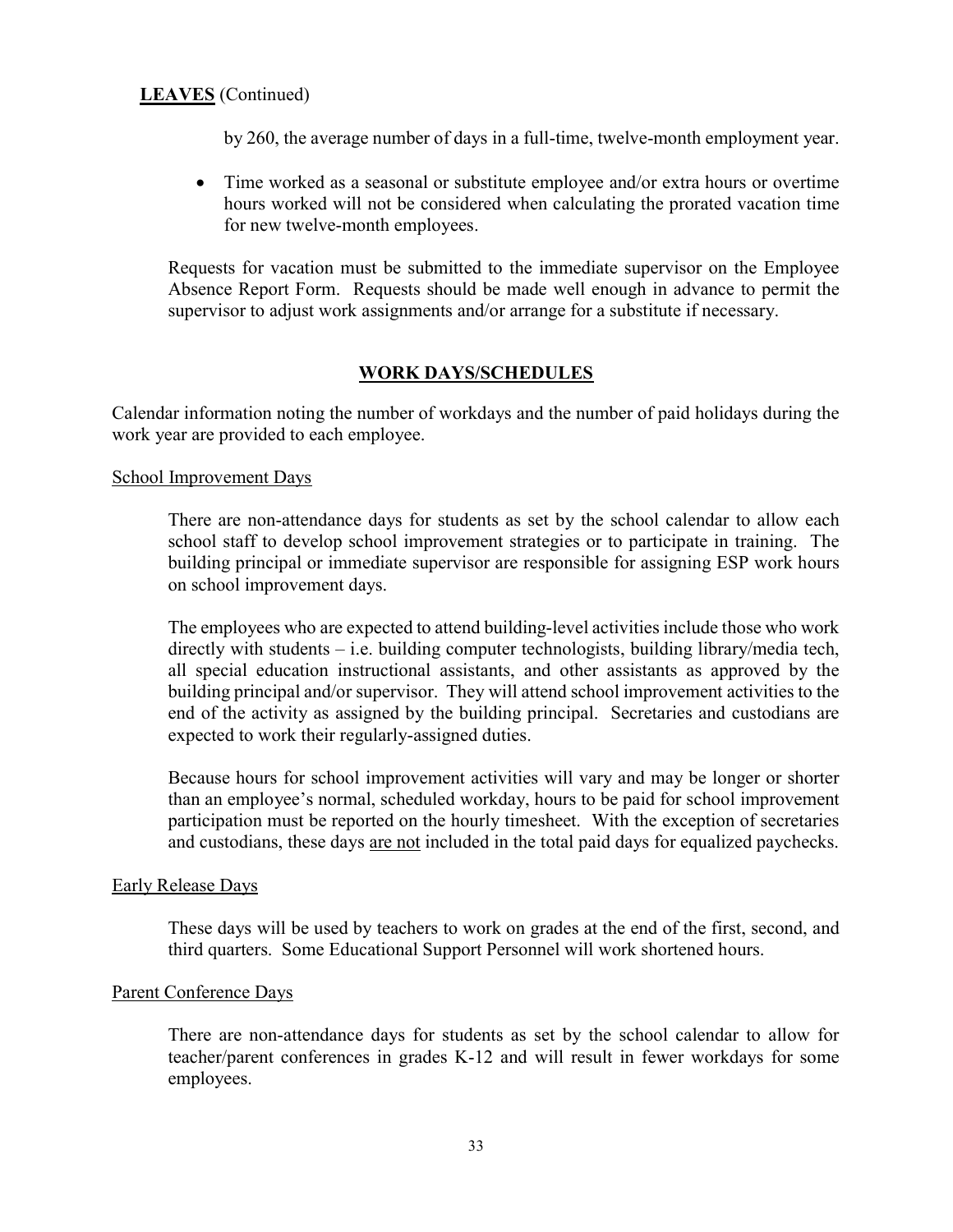# PROMOTION AND TRANSFER

The District will post specific vacancy notices for Educational Support Personnel positions as the openings occur.

The District reserves the right to reassign an employee to another position or another location in the District when it is believed the reassignment is in the best interests of the District and/or the employee. The District reserves the right to approve or disapprove any request for transfer based on the best interest of students and District programs.

### VOLUNTARY TERMINATION (Rules and Regulations No. 4540)

Educational support employees who resign are asked to give two weeks' notice prior to the anticipated last day of employment with the District. Notice of resignation shall be submitted in writing to the immediate supervisor.

# NONVOLUNTARY TERMINATION (Rules and Regulations No. 4530.2)

During the initial one hundred eighty (180) calendar days of an educational support employee's employment with the District, the employment of the employee may be terminated at any time upon written notice from the employee's immediate supervisor. Such an employee who is terminated for cause shall not have the right to grieve the termination decision under the District's Grievance Policy for Non Certificated Staff.

After the completion of the initial one hundred eighty (180) calendar days of an educational support employee's employment with the District, the employment of the employee may be terminated at any time, with or without cause. Notwithstanding the foregoing, the District may not terminate an employee in violation of a constitutionally or statutorily protected right of the employee.

# CONTINUED EMPLOYMENT DURING NEXT SCHOOL YEAR

Some Educational Support Personnel who work less than twelve months or that portion of the calendar year when school is in session (i.e. secretaries, instructional assistants, cooks, and bus drivers) are employed as regular employees. Unless written notice to the contrary is given to the employee by June 30, the employee can reasonably expect that he/she will be employed in his/her present position at the beginning of the next school year. The failure to give notice does not, however, guarantee that the employee will be employed for the entire school year nor for any specific part of that year since these employees are likewise employees at will and do not have contracts of employment guaranteeing employment for any specified term.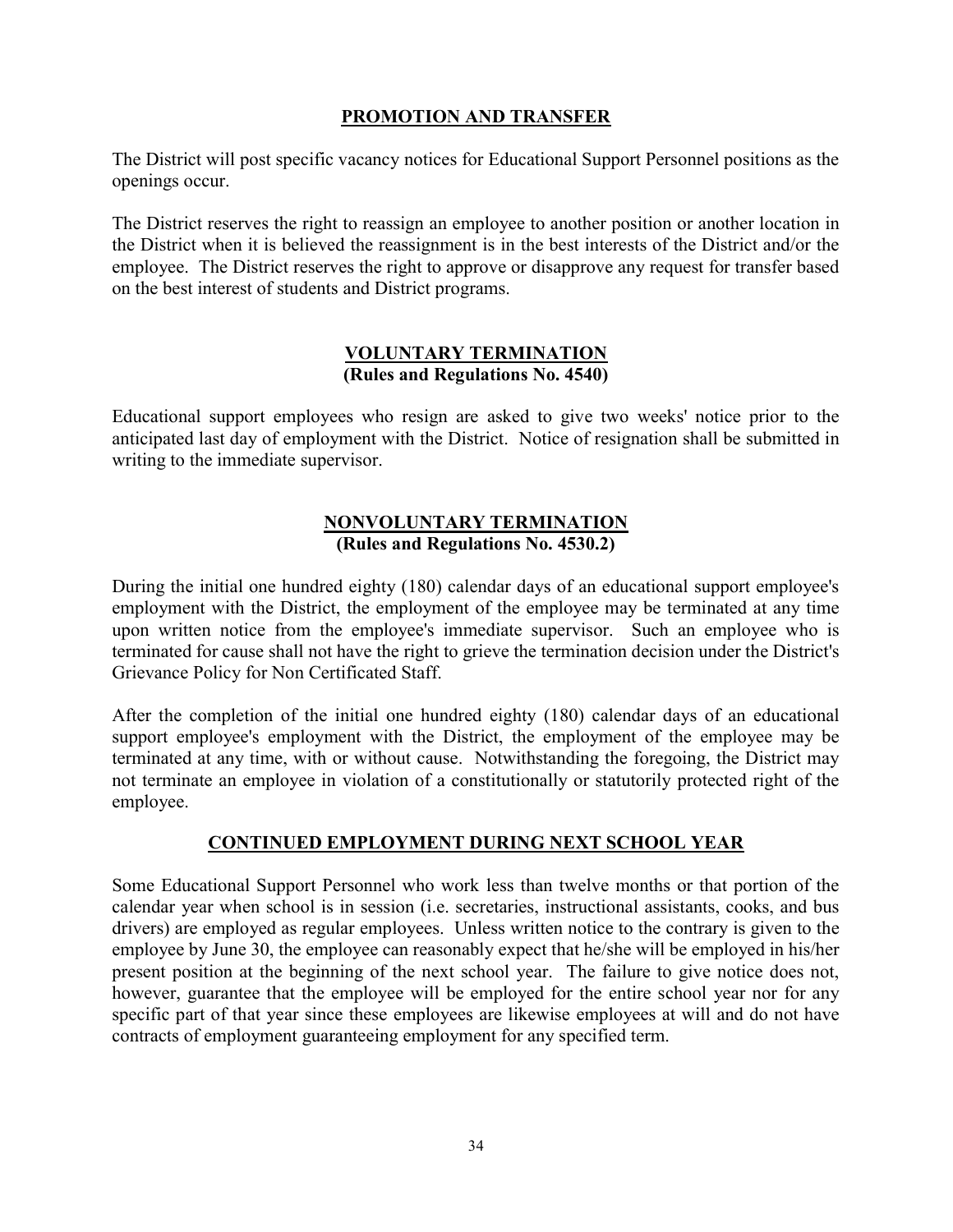# FILES FOR EDUCATIONAL SUPPORT PERSONNEL (Rules and Regulations No. 4270)

### 1. CENTRAL SERVICES FILES

- A. The employment file shall contain the application, references, resume, and official correspondence.
- B. Any and all material relevant to the evaluation of the employee shall be placed in a separate personnel file (evaluation).
- C. The employment records shall contain directory information, vacation times, salary, dates of employment, and related data.
- D. The payroll file shall contain records such as payroll information, accumulated sick leave, and withholding data such as social security, federal and state income tax, retirement contributions, credit union deductions, United Way, life insurance, Lewiston Independent Foundation for Education, Inc. contributions, and annuities.
- E. The I-9 Immigration Form (those employed after November, 1986) shall be placed in a separate file.

# 2. RIGHT TO REVIEW FILES, EMPLOYEES'

- A. Employees may review their files in the Central Services Office by arranging to do so with the Administration. Employee review of files shall be supervised by an administrator. Only the following information is to be shared:
	- 1. Application
	- 2. Resume
	- 3. Official Correspondence
	- 4. Commendations
	- 5. Employment Condition
	- 6. Payroll Records
	- 7. I-9 Immigration Form
	- 8. Other related information which the employees have voluntarily placed in their applications. Confidential information such as personal references may not be reviewed.
- B. Employees have the right to request that information or materials which are considered to be outdated or no longer relevant be removed from their employment files provided that the information or materials were placed in the files voluntarily by the employees. Any other information may be removed at the discretion of the District.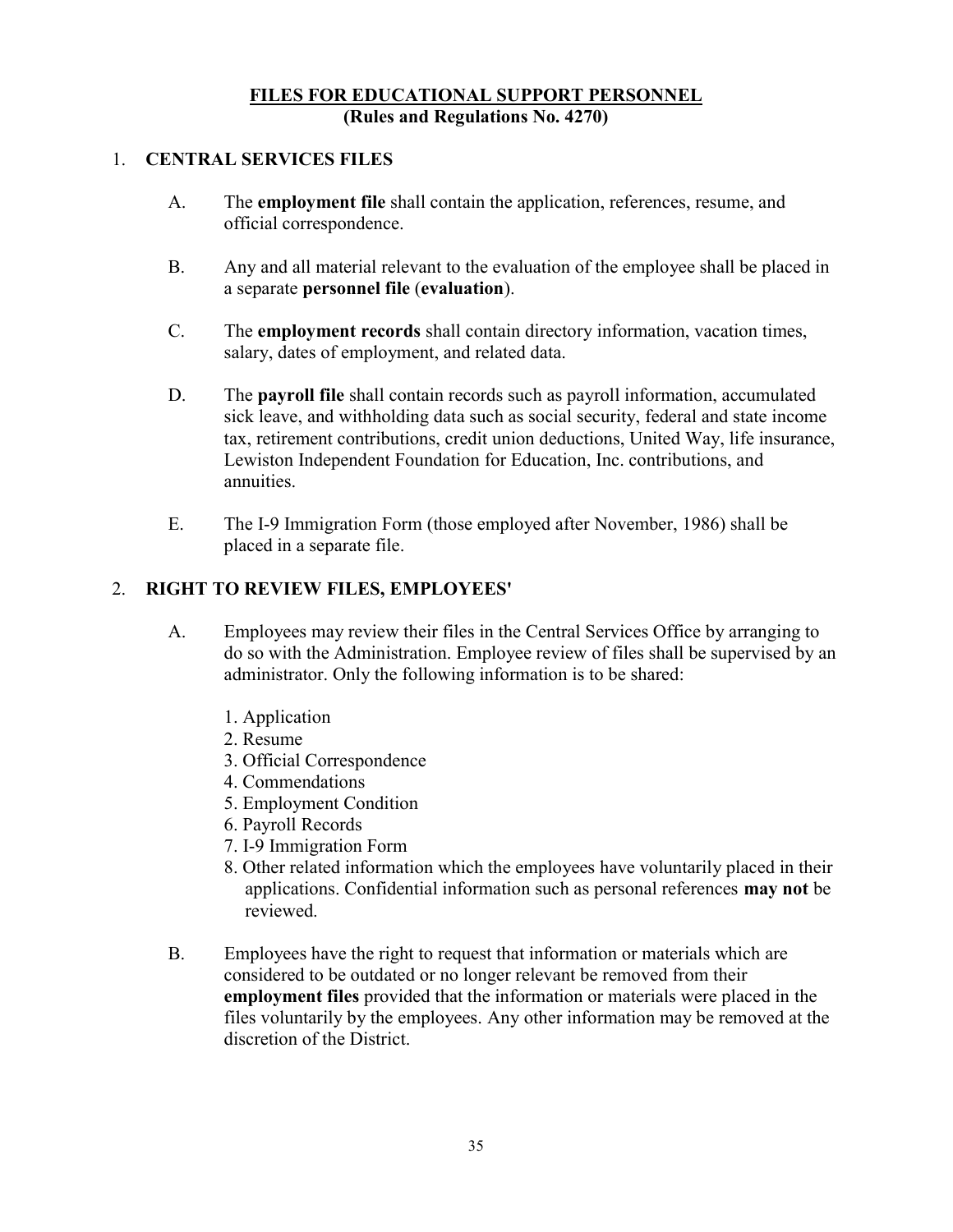# FILES FOR EDUCATIONAL SUPPORT PERSONNEL (Continued)

- C. Employees have the right to request copies of non-confidential information in their files. The District reserves the right to comply with the requests or to allow employees to make handwritten copies of desired information.
- D. Employees have the right to attach written rejoinders to any information contained in personnel (evaluation) files.
- E. All employment records of current or former employees are exempt from public disclosure other than the employee's public service or employment history, classification, pay grade and step, longevity, gross salary and salary history, status, work place, and employment agency. All other personnel information relating to a public employee or applicant, including, but not limited to, birth date, home address and telephone number, applications, testing and scoring materials, grievances, correspondence, and performance evaluations, shall not be disclosed to the public without the employee's or applicant's written consent. A public official or designated representative may inspect and copy his/her personnel records, except for material used to screen and test for employment. See Idaho Code 9-340, RECORD EXEMPT FROM DISCLOSURE.

### GRIEVANCE POLICY FOR NONCERTIFICATED STAFF (IDAHO CODE 33-517) (Rules and Regulations No. 4275)

# 1. DEFINITIONS

A grievance shall be defined as a written allegation of:

- (i) A violation of current written Board-approved school district policy;
- (ii) A violation of current written school procedures;
- (iii) A violation of the current written Board-approved employee handbook;
- (iv) A condition or conditions that jeopardize the health or safety of the employee or another; or
- (v) Tasks assigned outside of the employee's essential job functions and for which the employee has no specialized training.

# 2. DUE PROCESS RIGHTS

# A. STEP ONE – FILING OF GRIEVANCE

A non-certificated employee of the District may file a grievance about any matter related to his or her employment, only if it directly relates to any of the grounds for a grievance provided for in paragraph  $(1)(i)$  through  $(v)$  of this subsection. However, neither the rate of salary or wage of the employee nor the decision to terminate an employee for cause during the initial one hundred eighty (180) days of employment shall be a proper subject for consideration under the grievance procedure provided in this section. For the purposes of this section, "current" means as of the date of the incident giving rise to the grievance.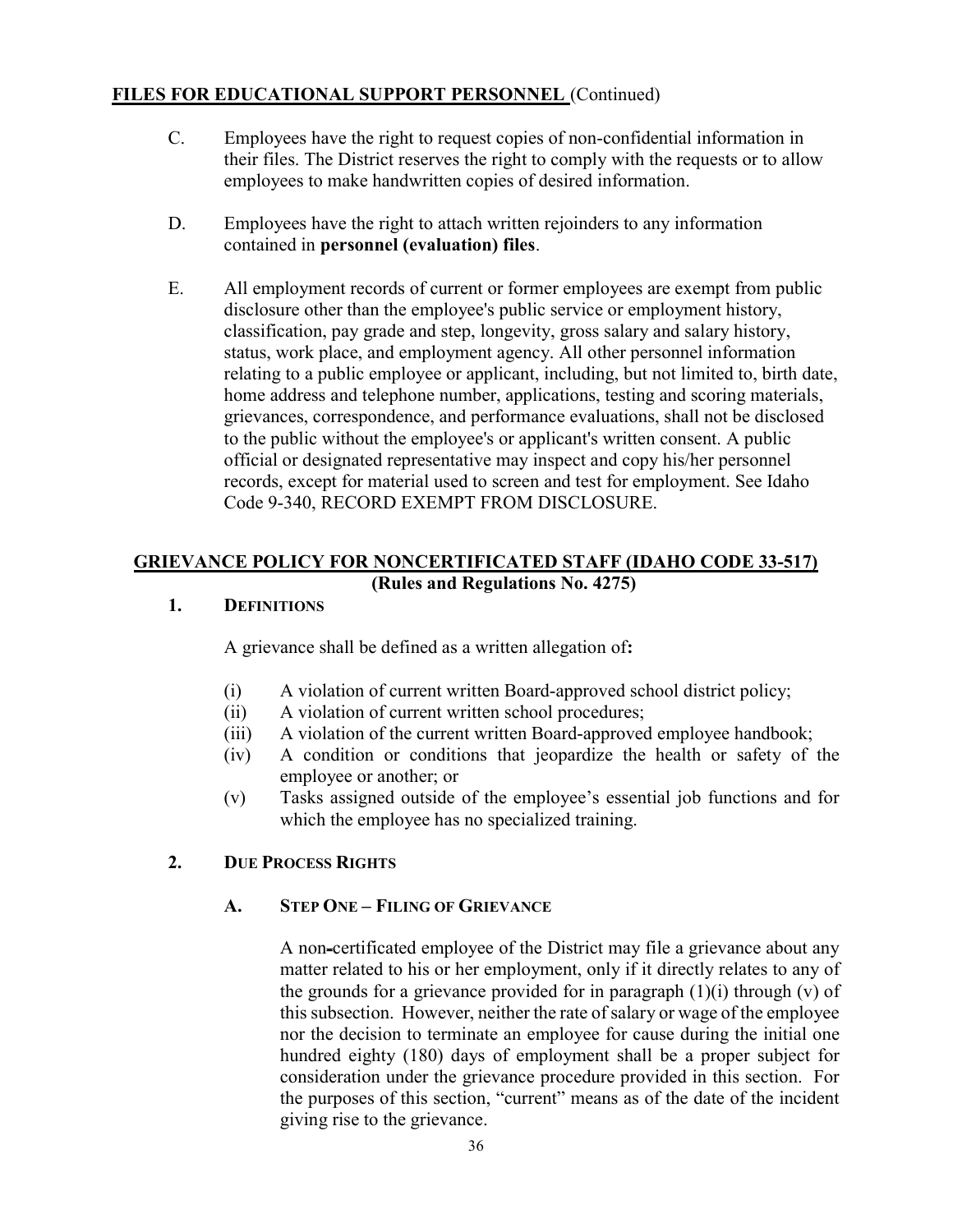### GRIEVANCE POLICY FOR NONCERTIFICATED STAFF (Continued)

#### B. STEP TWO – INFORMAL GRIEVANCE MEETING

If a non-certificated employee files a grievance, the employee shall submit the grievance in writing to the District's human resources administrator within six (6) working days of the incident giving rise to the grievance. The grievance shall state the nature of the grievance and the remedy sought. Within six (6) working days of receipt of the grievance, the District's human resources administrator shall schedule an informal grievance meeting with the grievant, the employee against whom the grievance is filed, respective advocates, as well as a District administrator who will not be involved in the statutory grievance process. The purpose of the meeting shall be to attempt to find a resolution to the employee grievance.

#### C. STEP THREE – APPEAL OF GRIEVANCE

If a resolution is not reached during the informal grievance meeting, the individual against whom a grievance is filed shall file a written response to the employee grievance within six (6) working days after the conclusion of the informal grievance meeting. Thereafter the employee may appeal the grievance to the superintendent of the District or the superintendent's designee within six (6) working days of the receipt of the written response or within six (6) working days from the date the written response was due if the non-certificated employee received no written response. Within six (6) working days of an appeal, the superintendent or designee shall provide a written response to the non-certificated employee.

### D. STEP FOUR – HEARING PANEL REVIEW

If the non-certificated employee is not satisfied with the response of the superintendent or the designee, or if there is no response by the superintendent or the designee within the timeframe provided in section (2)(C) above, the non-certificated employee may request a review of the grievance by a hearing panel within six (6) working days from receipt of the response provided in section  $(2)(C)$  of this section if the employee received a written response, or six (6) working days from the date the superintendent or designee last had to respond if the non-certificated employee received no written response. Within ten (10) working days of receipt of an appeal, a panel consisting of three  $(3)$  persons $\ast$ , one  $(1)$ designated by the superintendent, one (1) designated by the employee, and one (1) agreed upon by the two (2) appointed members for the purpose of reviewing the appeal.

Within ten (10) working days following completion of the review, the panel shall submit its decision in writing to the non-certificated employee, the superintendent, and the Board of Directors.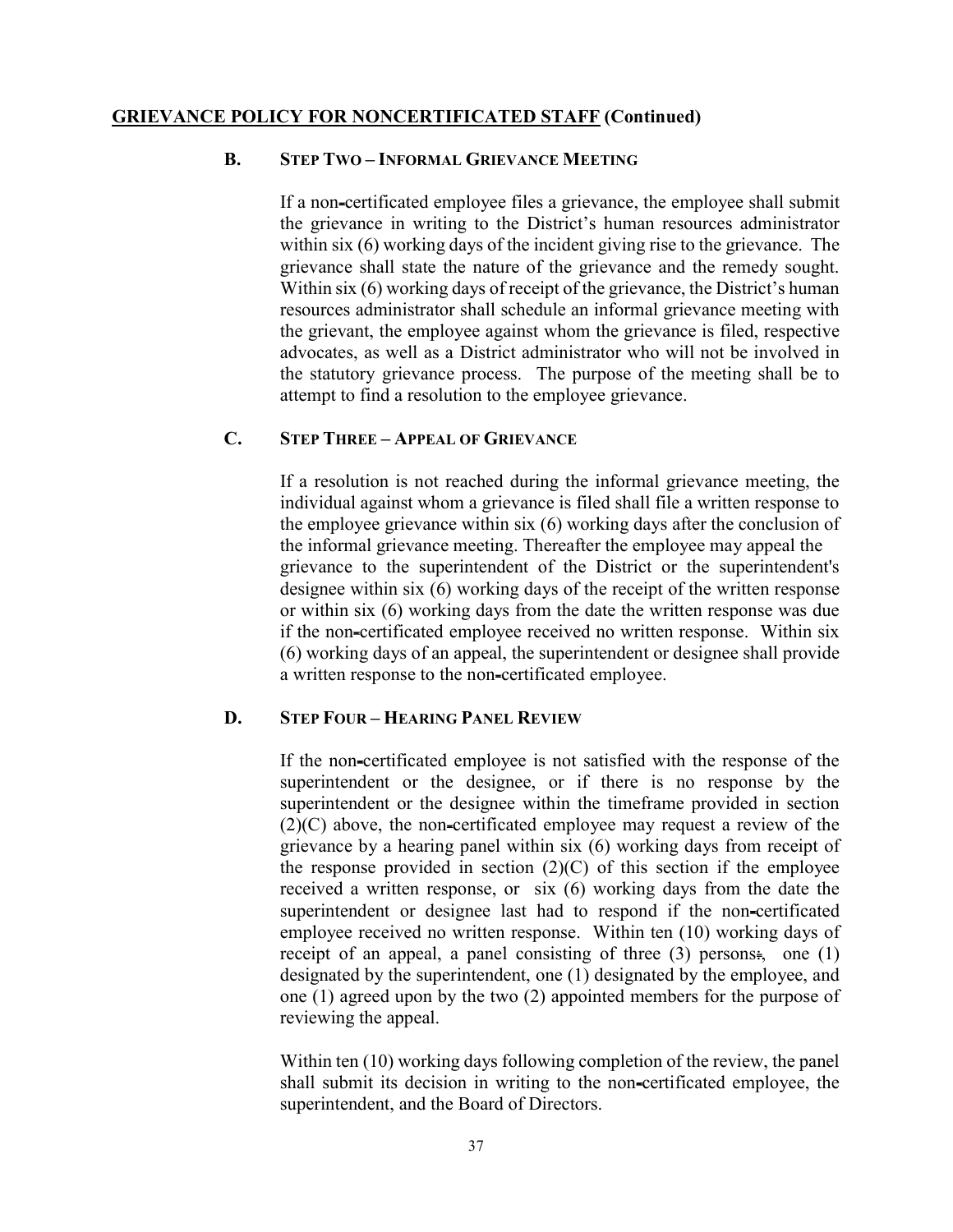# GRIEVANCE POLICY FOR NONCERTIFICATED STAFF (Continued)

### E. STEP FIVE – APPEAL TO COUNTY DISTRICT COURT

The panel's decision shall be the final and conclusive resolution of the grievance unless the Board of Directors overturns the panel's decision by resolution at the Board of Directors' next regularly scheduled public meeting or unless, within forty-two (42) calendar days of the filing of the Board's decision, either party appeals to the district court in the county where the school district is located. Upon appeal of a decision of the Board of Directors, the district court may affirm or set aside and remand the matter to the Board of Directors upon the following grounds, and shall not set the same aside on any other grounds:

- (i) That the findings of fact are not based on any substantial, competent evidence;
- (ii) That the Board of Directors has acted without jurisdiction or in excess of its powers;
- (iii) That the findings by the Board of Directors as a matter of law do not support the decision.

### 3. RIGHT OF REPRESENTATION

A non-certificated employee filing a grievance pursuant to this section shall be entitled to a representative of the employee's choice at each step of the grievance procedure provided in this section. The person against whom the grievance is filed, the superintendent, or the superintendent's designee shall be entitled to a representative at each step of the grievance procedure. None of these individuals will be qualified to sit on the advisory grievance panel.

### 4. TIMELINE WAIVERS

The timelines of the grievance procedure established in this section may be waived or modified by mutual agreement.

### 5. NON-RETALIATION/REPRISAL POLICY STATEMENT

Utilization of the grievance procedure established pursuant to this section shall not constitute a waiver of any right of appeal available pursuant to law or regulation.

(i) Neither the Board of Directors nor any member of the administration shall take reprisals affecting the employment status of any party in interest. The employee filing a grievance shall not take any reprisals regarding the course of the outcome of the grievance nor take any reprisals against any party or witness participating in the grievance.